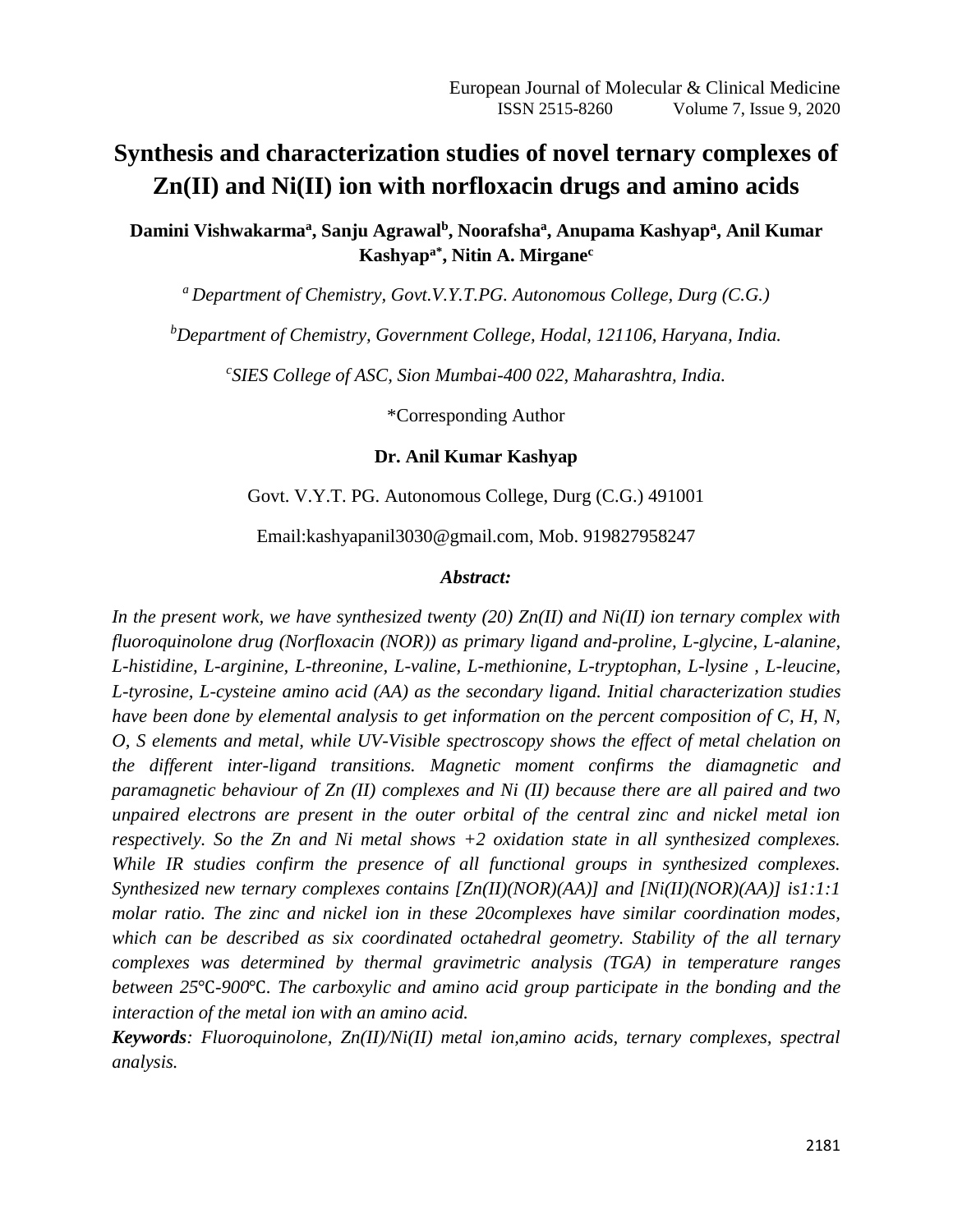#### **1. Introduction**

The science of coordination originated from the work of Swiss chemist; Alfred Werner, who studied various compounds made up of cobalt (III) chloride and ammonia [1]. Complexes with one kind of ligand known as a binary complex whereas compound in which more than one type of ligand are bound to one metal ion are termed as mixed ligand complexes or ternary complexes[2]. The significance of mixed ligand complexes in the environment is evident as much biological reaction occurs within the metal ion coordination [3]. The ternary complexes of transition metals play an important role in biological processes (Das, 1990). The numbers of transition metal complexes are involved in storage, transport, detoxification, and catalytic processe[4], [5].Biological activity is revealed by several transition metals with the mixed amino acid. They provide information about biological processes to how they achieve their specificity and strategies [6].

The source of structural knowledge has evolved over recent decades to the point that almost all of the AA complexes of essential metal (II) ions have been structurally characterized [7]. The structural model can be utilized by amino acids that are noteworthy, from complex geometries of co-ordination to different properties, even with a minor change in the structure of neighborhood surroundings. In contrast, the feasibility of AA complexes has success and prosperity in the development of biocompatible nanoparticles and the development of therapeutic and diagnostic frameworks for cancer cell identification and mitigation (Dhankhar et al., 2020). With certain exceptions, amino acid coordination chemistry study has generally been conducted in the formulation where even the peculiar features of AA (bioavailability, a different mode of complexation, the ability to distinct hydrophobic, hydrophilic conditions, etc.) have resulted in a bunch of new methods and approaches [8]. In binding and isolation, selectivity was usually obtained after only crystallization, highlighting the significance of intermolecular interaction in the rigid crystal setting. In transition metals, amino acids with one or more co-ordinated site, along with various functional groups play a significant role. In the industrial and biomedical sectors, they have great importance (Zarándi and Szolomájer, 2017). They were directly involved in all the metabolic enzymatic activities of living organisms. In this study, we used L-proline, Lglycine, L-alanine, L-histidine, L-arginine, L-threonine, L-valine, L-methionine, L-tryptophan, L-lysine, L-arginine, L-leucine, L-tyrosine, L-cysteine amino acids as a secondary ligand in complex formation.

In the early 1960s, quinolone antibiotics emerged with the very first reports of a narrow spectrum of activity with adverse pharmacokinetics properties. The emergence of new quinolone antibiotics also led to enhanced equivalents with increased scope and easy implementation [9]. Fluoroquinolones (FQs) refers to the class of quinolone medications which are used via E. coli DNA gyrase inhibition to treat urinary tract infections (UTIs) through inhibition [10], [11]. Norfloxacin, 1-ethyl-6-fluoro-1,4-dihydro-4-oxo-7-(1-piperazinyl)-3-quinoline carboxylic acid, is the first representative of fluorinated quinolones and the very first quinolone derivatives drugs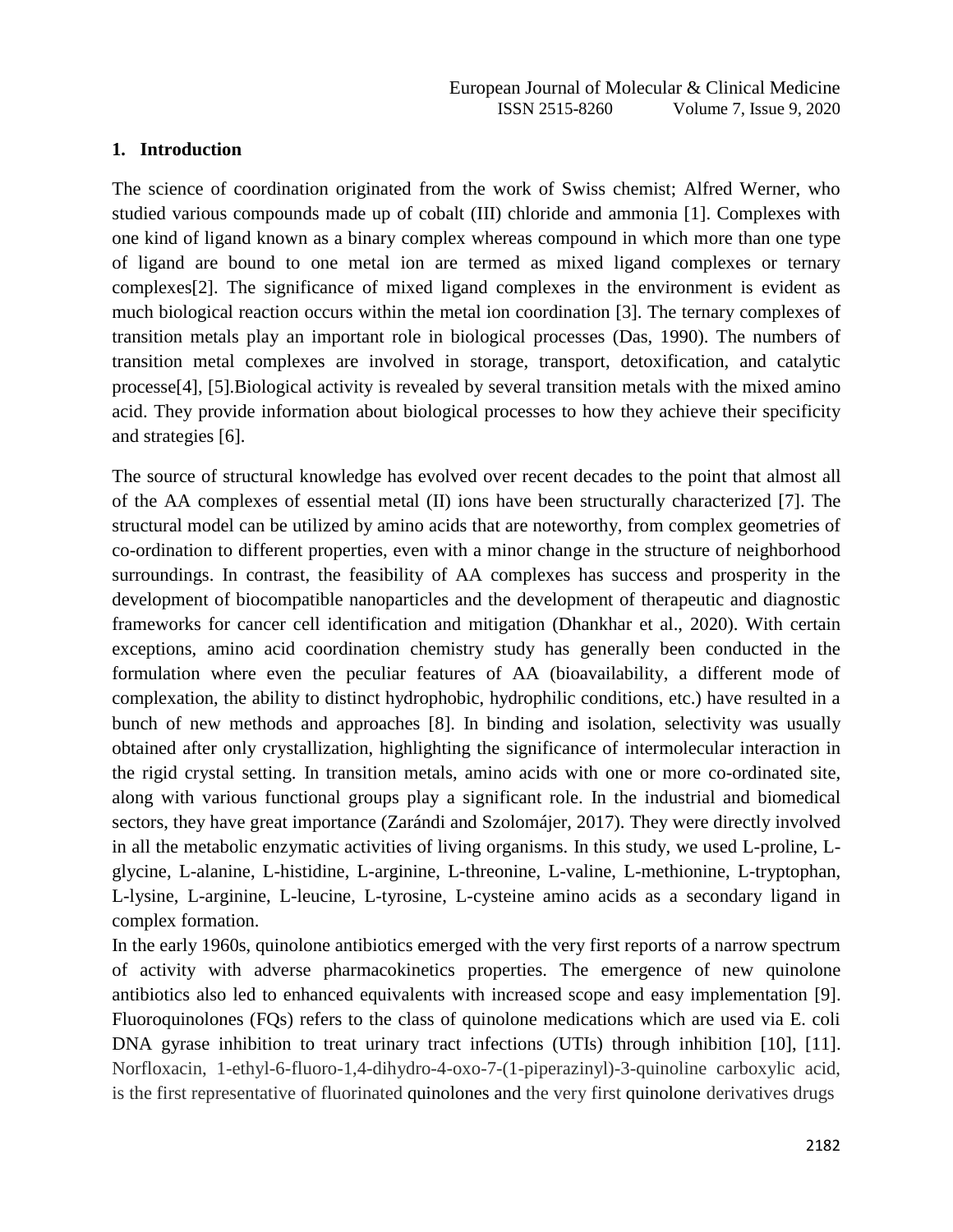used in medicinal products a piperazine substituent[12].It has been binding through carboxylate and carbonyl oxygen atom to the metallic center and behaved as a neutral bidentate chelating ligand (Lalegani et al., 2016) and demonstrate good activity against gram-positive and gramnegative bacteria [13].

The synthesis of complex metal ion are among the prominent influential [14], and the amino acids with and drug are important and versatile for research[15]. Ternary complexes like M(II)- A-Z,where M is Cu(II), Co(II), Ni(II), Mn(II), or Zn (II), and A is a primary ligand and Z is secondary ligand was investigated to understand the driving forces leading to mixed complexes in a biological system to determine the stability constants of these complexes[16], [17].

So based on the above literature, here in, we have synthesized a total of twenty (20) complexes of the fluoroquinolone with a metal ion( $Zn(II)/Ni(II)$ ); ten (10) complexes with  $[Zn((NOR)(AA)]$ and ten complexes with  $[Ni(NOR)(AA)]$  with characterization by physicochemical and spectroscopic techniques and discuss the interaction between both ligands and the central metal ion in coordination compounds.

# **2. Experimental:**

# **2.1 Materials & methods:**

All the primary ligands; L-proline, L-glycine, L-alanine, L-histidine, L-arginine, L-threonine, Lvaline, L-methionine, L-tryptophan, L-lysine, L-arginine, L-leucine, L-tyrosine, L-cysteine were used extra pure Fluka products. Zinc sulphate (ZnSO4) and nickel sulphate (NiSO4) procured from Merck; Mumbai India.Pure drug sample norfloxacin was obtained from the pharmaceutical industry, Mumbai. Doubly distilled conductivity water was used for the preparation of all solutions. The precipitation process is carried out in a magnetic stir.

# **2.2**. **Preparation of [Zn (NOR) (AA)] and [Ni (NOR) (AA)] ternary complexes:**

The complexes of zinc [Zn (NOR) (AA)] and nickel [Ni (NOR) (AA)] systems were prepared as follow; initially, 5% homogeneous metal salt solution prepared by dissolving 5 g zinc sulphate/nickel sulphate into 100 ml distilled water in various beakers. Next, we add 0.2 M of sodium hydroxide (NaOH) to the metal salt solution. Later on, the precipitate obtained, filter the precipitate after complete precipitation, and wash it several times with ethanol to remove extra impurity. Lastly, the complexes were eventually prepared by combining the primary ligand; norfloxacin, and secondary ligand amino acids with those of metal ion solutions followed by digestion in a water bath for 4 hrs. Filter the hot solution when digestion was complete and washed with deionized water 3-4 times followed by ethanol to remove all other impurities. The residues were dried and re-crystallized at room temperature. The pH kept at 7 in throughout the process, since complexes at this pH were easily prepared.

# **2.3 Characterization studies:**

Various spectral techniques were used to characterize the synthesized complexes such as optical properties were determined by UV-Visible spectrophotometer using a Cary 5000 double beam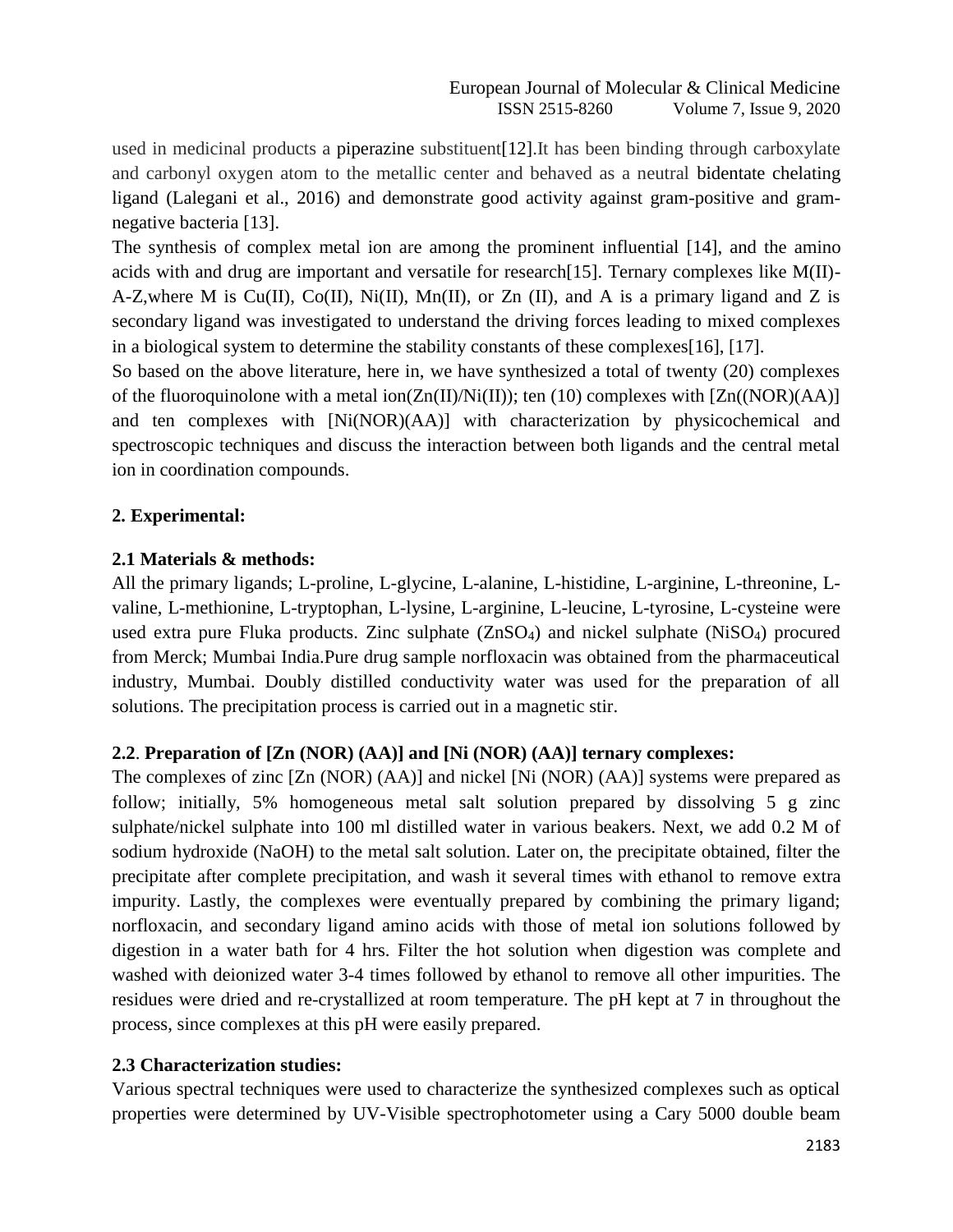UV-Visible spectroscopy. Elemental analysis was performed on a Euro Vector EA 300 and Vario EI III CHNS. While Magnetic susceptibility balances, Sherwood MK-1 was used to find the magnetic moment of ternary complexes of Zn (II) and Ni (II) with norfloxacin. Thermo gravimetric analysis (TGA) was also done for these ternary complexes, TGA analysis was carried out by using a Perkin Elmer, Diamond instrument with a heating rate of 10 ℃/min. Fourier transform infrared (FTIR) spectra were obtained with Thermo Nicolet Avatar 370, in the range of 4000-400 cm<sup>-1</sup>.

# **3. RESULTS & DISCUSSION Characterization of [Zn (NOR) (AA)] and [Ni (NOR) AA) complexes:**

A series of novel ternary complexes have been synthesized by adding primary ligand norfloxacin and different amino acids, L-proline, L-glycine, L-alanine, L-histidine, L-arginine, L-threonine, L-valine, L-methionine, L-tryptophan, L-lysine, L-arginine, L-leucine, L-tyrosine, L-cysteine s secondary ligand to synthesize ternary complexes; [Zn(NOR)(AA)] and [Ni(NOR)(AA)] (Scheme 1). Different characterization techniques, i.e. elemental, UV-Visible, magnetic moment,IR, TGA, etc. were used to confirm the synthesis of ternary complexes.



Scheme 1: Schematic representation of [Zn (NOR) (AA)] and [Ni (NOR) (AA)] ternary complexes synthesis.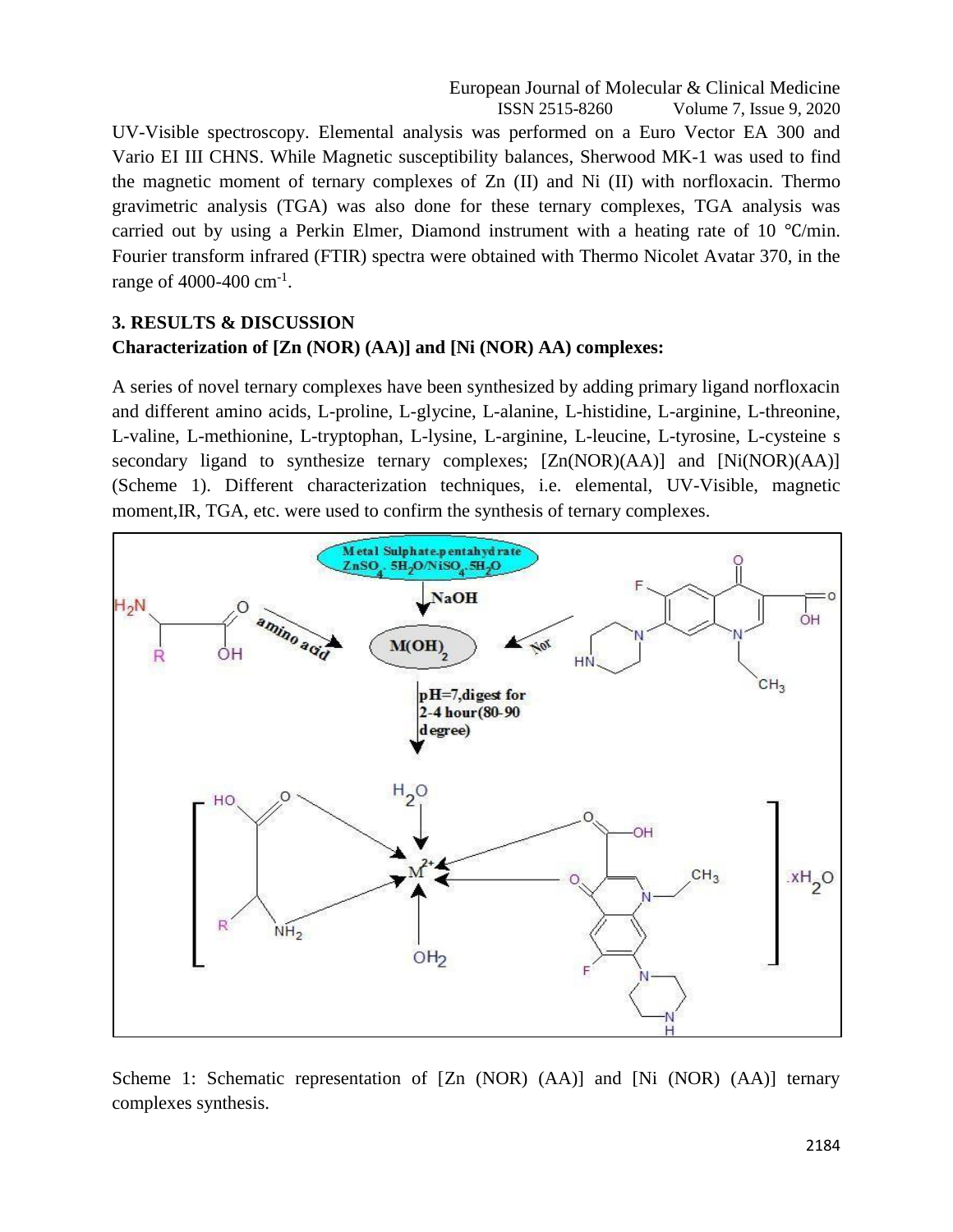#### **3.1Elemental analysis**

Elemental analysis of synthesized complexes was used to determine the percent composition of C, H, O, N, F, and Zn (II) metal ion present in complexes. These data corresponded to the general formula as [Zn (NOR) (AA)].xH2O for all the complexes with 1:1:1 stoichiometric ratio where NOR is norfloxacin, AA is amino acid and x is the number of water molecules respectively. Complexes are extremely soluble in water and sparingly or insoluble in organic solvents and stable at room temperature. The elemental analysis data of ternary zinc (II) complexes are summarized in table 1.

| $\overline{\mathbf{S}}$ .<br>N. | Name of complex    | <b>Molecular Formula</b>      |             | % analysis calculated (found) |             |             |             |                |              | Molecular<br>weight |
|---------------------------------|--------------------|-------------------------------|-------------|-------------------------------|-------------|-------------|-------------|----------------|--------------|---------------------|
|                                 |                    |                               | $\mathbf C$ | H                             | $\mathbf N$ | $\mathbf 0$ | $\mathbf F$ | S              | $\mathbf{M}$ |                     |
| 1.                              | [Zn(NOR)(three)].  | $[Zn(C_{20}H_{27}N_4O_6F)].$  | 39.26%      | 6.38%                         | 9.16%       | 31.40%      | 3.09%       | ---            | 10.69%       | 611.28              |
|                                 | 6H <sub>2</sub> O  | 6H <sub>2</sub> O             | (38.65)     | (6.35)                        | (9.02)      | (31.05)     | (3.01)      |                | (10.25)      |                     |
| 2.                              | [Zn(NOR)(arg)].    | $[Zn(C_{22}H_{32}N_7O_5F)].$  | 41.03%      | 6.52%                         | 15.23%      | 24.87%      | 2.93%       | $\overline{a}$ | 10.16%       | 643.28              |
|                                 | 5H <sub>2</sub> O  | 5H <sub>2</sub> O             | (40.84)     | (6.23)                        | (15.21)     | (24.56)     | (2.05)      |                | (10.02)      |                     |
| $\overline{3}$ .                | [ZnNORr)(leu)].    | $[Zn(C_{22}H_{31}N_4O_6F)].$  | 48.41%      | 8.25%                         | 10.26%      | 3.46%       | 3.46%       | $---$          | 11.99%       | 545.28              |
|                                 | 7H <sub>2</sub> O  | 7H <sub>2</sub> O             | (48.25)     | (8.12)                        | (10.13)     | (3.28)      | (3.08)      |                | (10.84)      |                     |
| 4.                              | [Zn(NOR)(val)].    | $[Zn(C_{21}H_{29}N_4O_5F)].$  | 39.05%      | 6.97%                         | 8.67%       | 32.23%      | 2.92%       | <u></u>        | 10.13%       | 645.28              |
|                                 | 8H <sub>2</sub> O  | 8H <sub>2</sub> O             | (39.00)     | (6.28)                        | (8.65)      | (32.58)     | (2.56)      |                | (10.11)      |                     |
| 5.                              | [Z(NORMAL)(meth)]. | $[Zn(C_{21}H_{29}N_4O_5FS)].$ | 38.45%      | 7.03%                         | 8.37%       | 33.52%      | 2.82%       | 4.78%          | 9.78%        | 668.28              |
|                                 | 9H <sub>2</sub> O  | 9H <sub>2</sub> O             | (38.44)     | (7.01)                        | (8.18)      | (33.26)     | (2.56)      | (4.28)         | (9.28)       |                     |
| 6.                              | [Zn(NOR)(cys)].    | $[Zn(C_{19}H_{25}N_4O_5FS)].$ | 39.22%      | 6.36%                         | 9.63%       | 30.27%      | 3.25%       | 5.50%          | 11.24%       | 581.28              |
|                                 | 6H <sub>2</sub> O  | 6H <sub>2</sub> O             | (39.56)     | (6.28)                        | (9.04)      | (30.12)     | (3.25)      | (5.35)         | (10.94)      |                     |
| 7.                              | [Zn(NOR)(tryp)].   | $[Zn(C_{27}H_{30}N_5O_5F)].$  | 43.64%      | 6.19%                         | 10.77%      | 28.02%      | 2.54%       | <b>___</b>     | 8.80%        | 742.28              |
|                                 | 8H <sub>2</sub> O  | H <sub>2</sub> O              | (42.85)     | (6.18)                        | (10.58)     | (28.02)     | (2.48)      |                | (7.58)       |                     |
| 8.                              | [Zn(NOR)(ala)].    | $[Zn(C_{19}H_{25}N_4O_5F)].$  | 40.47%      | 6.21%                         | 9.94%       | 28.40%      | 3.35%       | $---$          | 11.60%       | 563.28              |
|                                 | 5H <sub>2</sub> O  | 5H <sub>2</sub> O             | (40.15)     | (6.13)                        | (9.48)      | (28.15)     | (32.98)     |                | (10.84)      |                     |
| 9.                              | [Zn(NOR)(tyro)].   | $[Zn(C_{25}H_{29}N_4O_6F)].$  | 43.39%      | 6.22%                         | 8.10%       | 30.08%      | 2.73%       | $---$          | 9.45%        | 691.28              |
|                                 | 7H <sub>2</sub> O  | 7H <sub>2</sub> O             | (43.28)     | (6.21)                        | (8.00)      | (30.05)     | (2.58)      |                | (8.25)       |                     |
| 10                              | [Zn(NOR)(hist)].   | $[Zn(C_{22}H_{27}N_6O_5F)].$  | 40.66%      | 6.00%                         | 13.24%      | 27.10%      | 2.91%       | ---            | 10.06%       | 649.28              |
| $\bullet$                       | 6H <sub>2</sub> O  | 6H <sub>2</sub> O             | (40.02)     | (6.01)                        | (12.95)     | (27.02)     | (2.89)      |                | (10.02)      |                     |

#### **Table 1.Elemental data of ternary zinc (II) complexes.**

2185 The elemental analysis data of synthesized complexes of [Ni(NOR)(AA)] were listed in table 2. All the complexes were colored, highly water-soluble, and having a high melting point. The percentage composition was determined by the elemental analysis. From these data, we observed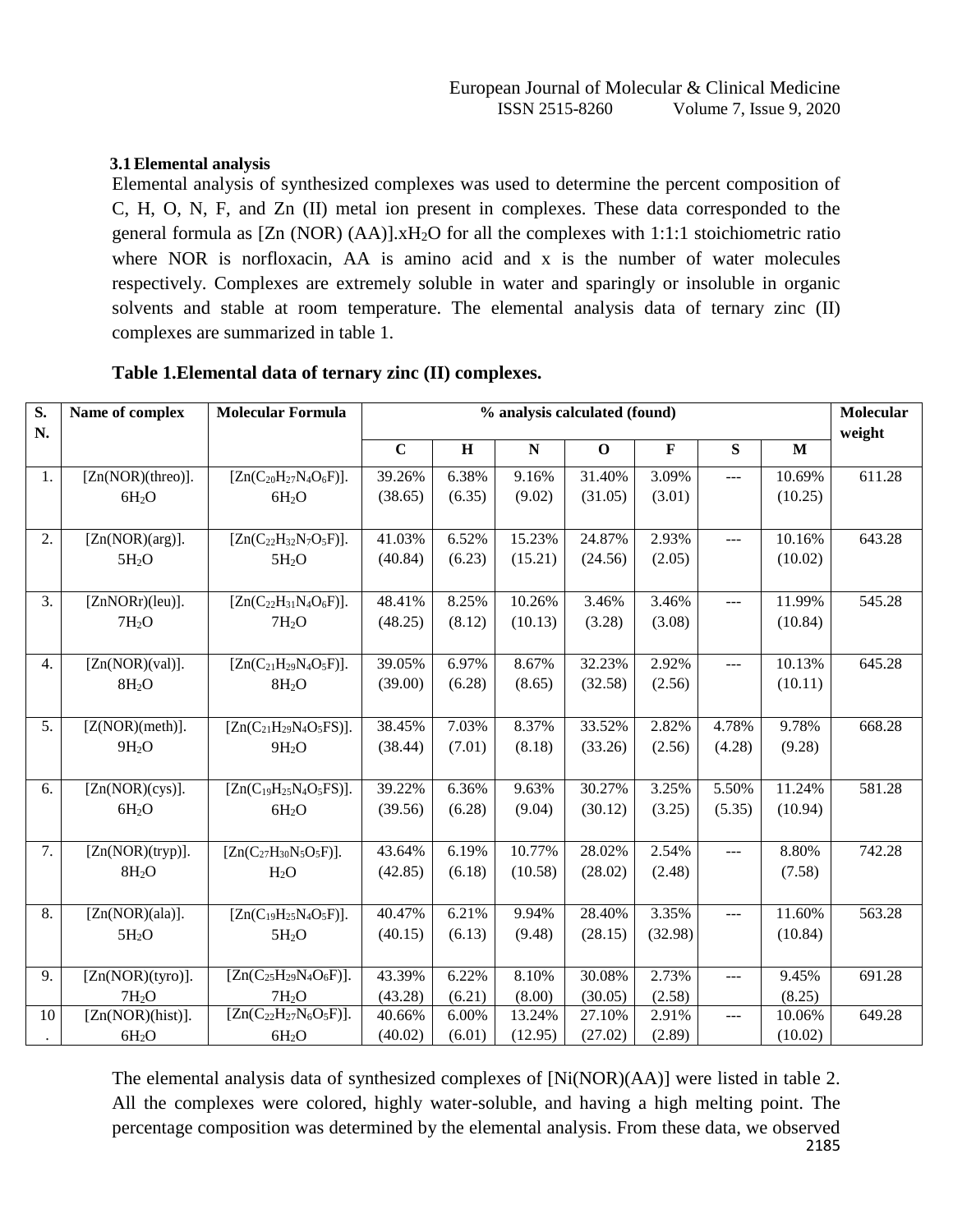#### European Journal of Molecular & Clinical Medicine ISSN 2515-8260 Volume 7, Issue 9, 2020

that the tentative molar ratio of the complexes is metal: L<sub>1</sub>: L<sub>2</sub> comes out to be 1:1:1, where L<sub>1</sub> = primary ligand (Norfloxacin) and  $L_2$  = secondary ligand (amino acids) respectively.

| S.             | <b>Name</b><br>of   | Molecular formula              |         | % analysis calculated (found) |         |         |        |                | <b>Molec</b> | Colour |       |
|----------------|---------------------|--------------------------------|---------|-------------------------------|---------|---------|--------|----------------|--------------|--------|-------|
| N              | complexes           |                                |         |                               |         |         |        |                |              | ular   |       |
|                |                     |                                | $\%C$   | $\%H$                         | $\%N$   | $\%$ O  | %F     | %S             | $\%M$        | weight |       |
|                |                     |                                | 51.26%  | 5.2%                          | 11.39%  | 16.59%  | 3.84%  | ---            | 11.93%       |        |       |
| 1.             | [Ni(NOR)(pro)].     | $[Ni(C_{21}H_{27}N_4O_5F)].5$  | (51.03) | (5.2)                         | (11.68) | (16.48) | (3.74) |                | (11.85)      | 491.59 | Lig   |
|                | 5H <sub>2</sub> O   | $H_2O$                         |         |                               |         |         |        |                |              |        | ht    |
|                |                     |                                |         |                               |         |         |        |                |              |        | blue  |
| 2.             | [Ni(NOR)(gly)].     | $[Ni(C_{18}H_{23}N_4O_5F)].8$  | 36.26%  | 6.53%                         | 9.38%   | 34.86%  | 3.16%  | ---            | 9.83%        | 596.59 | Light |
|                | 8H <sub>2</sub> O   | H <sub>2</sub> O               | (36.51) | (6.38)                        | (9.31)  | (34.28) | (3.00) |                | (9.82)       |        | blue  |
| 3.             | [Ni(NOR)(ala)].     | $[Ni(C_{19}H_{25}N_4O_5F)].6$  | 39.68%  | 6.43%                         | 9.74%   | 30.63%  | 3.28%  | $\overline{a}$ | 10.21%       | 574.59 | Light |
|                | 6H <sub>2</sub> O   | H <sub>2</sub> O               | (38.64) | (6.41)                        | (9.56)  | (30.25) | (3.21) |                | (10.02)      |        | blue  |
| 4.             | [Ni(NORMAL)(hist)]. | $[Ni(C_{22}H_{27}N_6O_5F)].4$  | 44.25%  | 4.52%                         | 14.08%  | 24.13%  | 3.16%  | $---$          | 9.83%        | 596.5  | Light |
|                | 4H <sub>2</sub> O   | H <sub>2</sub> O               | (44.12) | (4.49)                        | (14.00) | (24.10) | (3.24) |                | (9.48)       |        | blue  |
| 5 <sub>1</sub> | [Ni(NOR)(arg)].     | $[Ni(C_{22}H_{32}N_7O_5F)].9$  | 31.70%  | 6.08%                         | 13.86%  | 31.70%  | 2.67%  | $---$          | 8.20%        | 706.59 | Light |
|                | 9H <sub>2</sub> O   | H <sub>2</sub> O               | (31.64) | (6.10)                        | (12.69) | (31.64) | (2.59) |                | (8.15)       |        | blue  |
| 6.             | [Ni(NOR)(threo)     | $[Ni(C_{20}H_{27}N_4O_6F)].5$  | 41.12%  | 5.82%                         | 9.59%   | 30.15%  | 3.23%  | $\overline{a}$ | 10.05%       | 583.59 | Light |
|                | 1.5H <sub>2</sub> O | $H_2O$                         | (41.00) | (5.79)                        | (9.46)  | (30.05) | (3.28) |                | (10.02)      |        | blue  |
| 7.             | [Ni(NOR)(val)].     | $[Ni(C_{21}H_{29}N_4O_5F)]$ .7 | 40.58%  | 6.92%                         | 9.02%   | 30.93%  | 3.04%  | $\frac{1}{2}$  | 9.45%        | 620.59 | Light |
|                | 7H <sub>2</sub> O   | $H_2O$                         | (40.02) | (6.89)                        | (9.01)  | (30.84) | (3.64) |                | (9.46)       |        | blue  |
| 8.             | [Ni(NOR)(meth)      | $[Ni(C_{21}H_{29}N_4O_5FS.6$   | 39.71%  | 6.46%                         | 8.82%   | 27.73%  | 2.97%  | 5.0%           | 9.24%        | 634.59 | Light |
|                | 1.6H <sub>2</sub> O | H <sub>2</sub> O               | (39.64) | (6.41)                        | (8.49)  | (27.69) | (2.85) | (4.15)         | (9.15)       |        | blue  |
| 9.             | [Ni(NORMAL)(tryp)]. | $[Ni(C_{27}H_{30}N_5O_5F)].5$  | 49.49%  | 5.65%                         | 8.55%   | 24.44%  | 2.88%  | ---            | 8.96%        | 654.59 | Light |
|                | 5H <sub>2</sub> O   | H <sub>2</sub> O               | (49.16) | (5.62)                        | (8.29)  | (24.16) | (2.48) |                |              |        | blue  |
| 1              | [Ni(NOR)(lys)].     | $[Ni(C_{22}H_{32}N_5O_5F)].8$  | 39.90%  | 6.34%                         | 10.58%  | 31.43%  | 2.85%  | $---$          | 8.87%        | 661.59 | Light |
| 0.             | 8H <sub>2</sub> O   | H <sub>2</sub> O               | (39.84) | (6.29)                        | (10,26) | (31.21) | (2.79) |                | (8.79)       |        | blue  |

**Table 2: Physiochemical data of synthesized** [Ni(II)(NOR)(AA)] **ternary complexes.**

#### **3.2 UV-Visible spectral analysis**

2186 In the electronic spectroscopic method, the recorded spectra were used to obtain the possible structure of synthesized complexes. These spectra for Zn (II) complexes occurred in the UV region at 200-400 nm wavelength range (Fig.1). The electronic spectral data of synthesized ternary complexes are listed in table 3. The UV spectrum of free norfloxacin displays two absorption peaks at 277 and 373 nm. It follows from the literature survey, the bands present at 270-290 nm and 320-394 nm wavelength range for free norfloxacin ligand are related to the  $\pi$ - $\pi$ <sup>\*</sup> and n-π\* transitions respectively(Choudhary et al., 2013). Similarly, the UV spectra of different amino acids show a single peak under 280 nm which ascribed to  $n-\pi^*$  transitions (Gh and Er, 1952). In the electronic spectra of synthesized ternary complexes, the free ligand bands are moved to a lower wavelength region (hypsochromic effect) due to the involvement of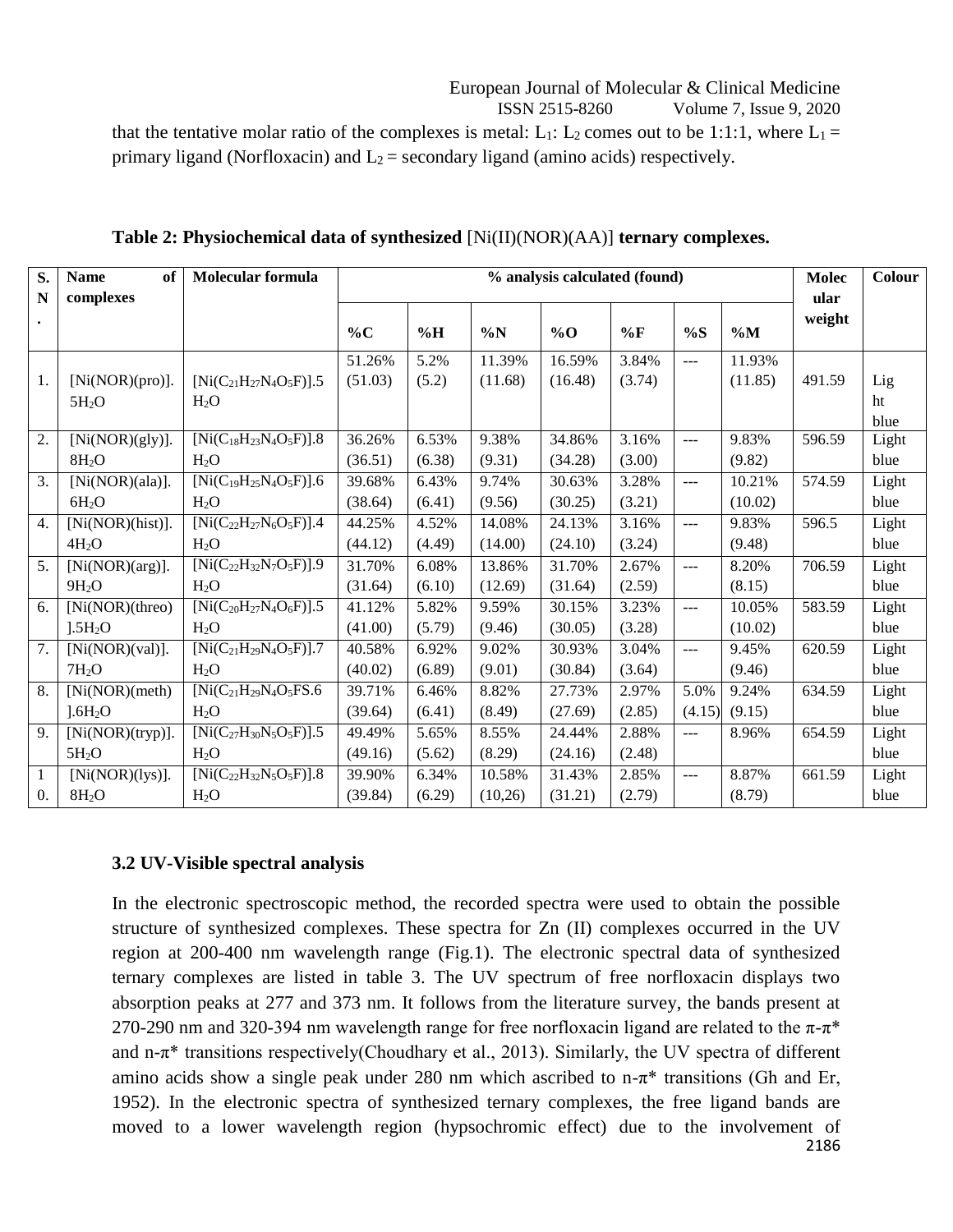European Journal of Molecular & Clinical Medicine ISSN 2515-8260 Volume 7, Issue 9, 2020 coordination sites of ligands with the metal ion in complexation. These bands occur at 232-330 nm range, indicating octahedral geometry for all the complexes (Al-Noor et al., 2014). In these complexes, zinc metal ion is present in the +2 oxidation state  $(d^{10})$  with filled d-orbital. Hence, it does not give any d-d transition but exhibit charge transfers spectra.



**Fig.1: UV-Visible absorption spectrum of all [Zn(II)(NOR)(AA)] ternary complexes.**

| Table 3.UV-Visible absorption spectral data of all [Zn(II)(NOR)(AA)] ternary complexes. |  |  |
|-----------------------------------------------------------------------------------------|--|--|
|                                                                                         |  |  |

|     | S.N. Name of complexes | $\lambda$ max | Assignments                                   | $E$ max             |
|-----|------------------------|---------------|-----------------------------------------------|---------------------|
|     |                        | (nm)          |                                               | $(M^{-1}, cm^{-1})$ |
| 1.  | [Zn(NOR)(three)].6H2O  | 300           | Ligand to metal charge transfer<br>transition | 35.8                |
| 2.  | [Zn(NOR)(arg)].5H2O    | 290           | Ligand to metal charge transfer<br>transition | 86.6                |
| 3.  | $[Zn(non)(leu)]$ .7H2O | 224           | Ligand to metal charge transfer<br>transition | 32.1                |
| 4.  | [Zn(NOR)(val)].8H2O    | 261           | Ligand to metal charge transfer<br>transition | 68.6                |
| 5.  | [Zn(NOR)(meth)].9H2O   | 320           | Ligand to metal charge transfer<br>transition | 79.9                |
| 6.  | [Zn(NOR)(cys)].6H2O    | 232           | Ligand to metal charge transfer<br>transition | 72.1                |
| 7.  | [Zn(NOR)(tryp)].8H2O   | 283           | Ligand to metal charge transfer<br>transition | 31.2                |
| 8.  | [Zn(NOR)(ala)].5H2O    | 330           | Ligand to metal charge transfer<br>transition | 41.5                |
| 9.  | [Zn(NOR)(type)].7H2O   | 310           | Ligand to metal charge transfer<br>transition | 20.5                |
| 10. | [Zn(NOR)(hist)].6H2O   | 262           | Ligand to metal charge<br>transfer transition | 21.0                |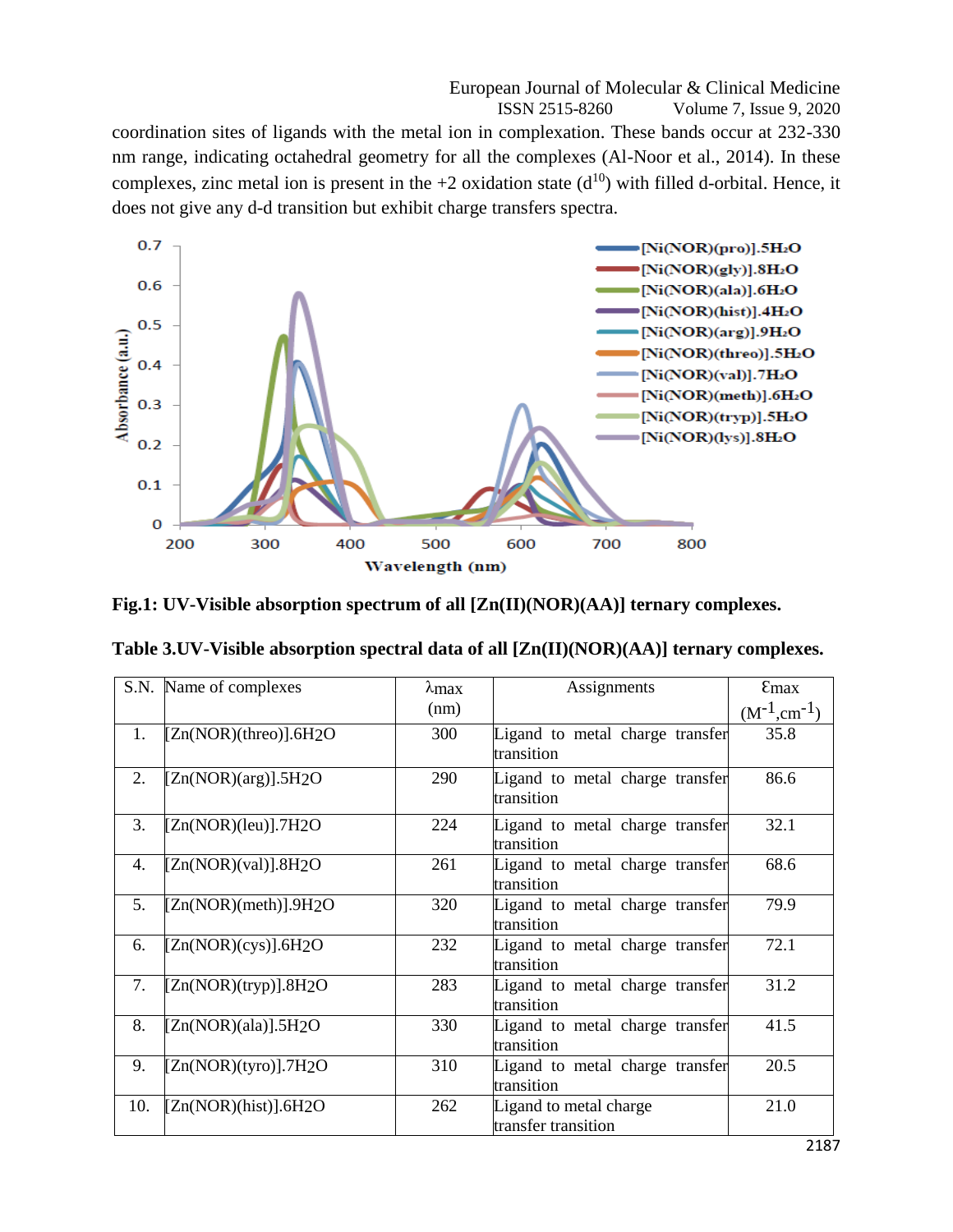Electronic spectral detail of the prepared  $[Ni(II)(NOR)(AA)]$  ternary complexes are given in table 4.This was recorded in the UV-Visible region at 200-800 nm wavelength range in an aqueous medium.

Comparison of UV-Visible spectrum of ternary Ni(II) complexes with their parent ligands we observed that bands at 277 nm shifted to higher wavelength region due to the involvement of binding sites of ligands in coordination, which confirm the formation of ternary complexes. In all the synthesized ternary complexes, nickel metal is present as a divalent metal ion, which shows  $d<sup>8</sup>$  electronic configuration. So, there are two unpaired electrons present in its outer orbital, corresponds to d-d transitions in all the ternary complexes. The ground state term symbol for  $d^8$ electronic configuration was **<sup>3</sup>F4**.

In the UV spectrum of all the ternary Ni (II) complexes, two bands occur. The first intense band present at 300-379 nm and the second at 600-680 nm wavelength range assigned to spin-allowed transitions (π-π\* and n-π\* transitions). These bands were assigned to **<sup>3</sup>A2g-<sup>3</sup>T1g (F)** and **<sup>3</sup>A2g-<sup>3</sup>T1g (P)** transitions respectively, which corresponds to an octahedral structure for  $Ni^{2+}$  complexes [18], [19].



**Fig. 2: UV-Visible absorption spectrum of all [Ni(II)(NOR)(AA)] ternary complexes.**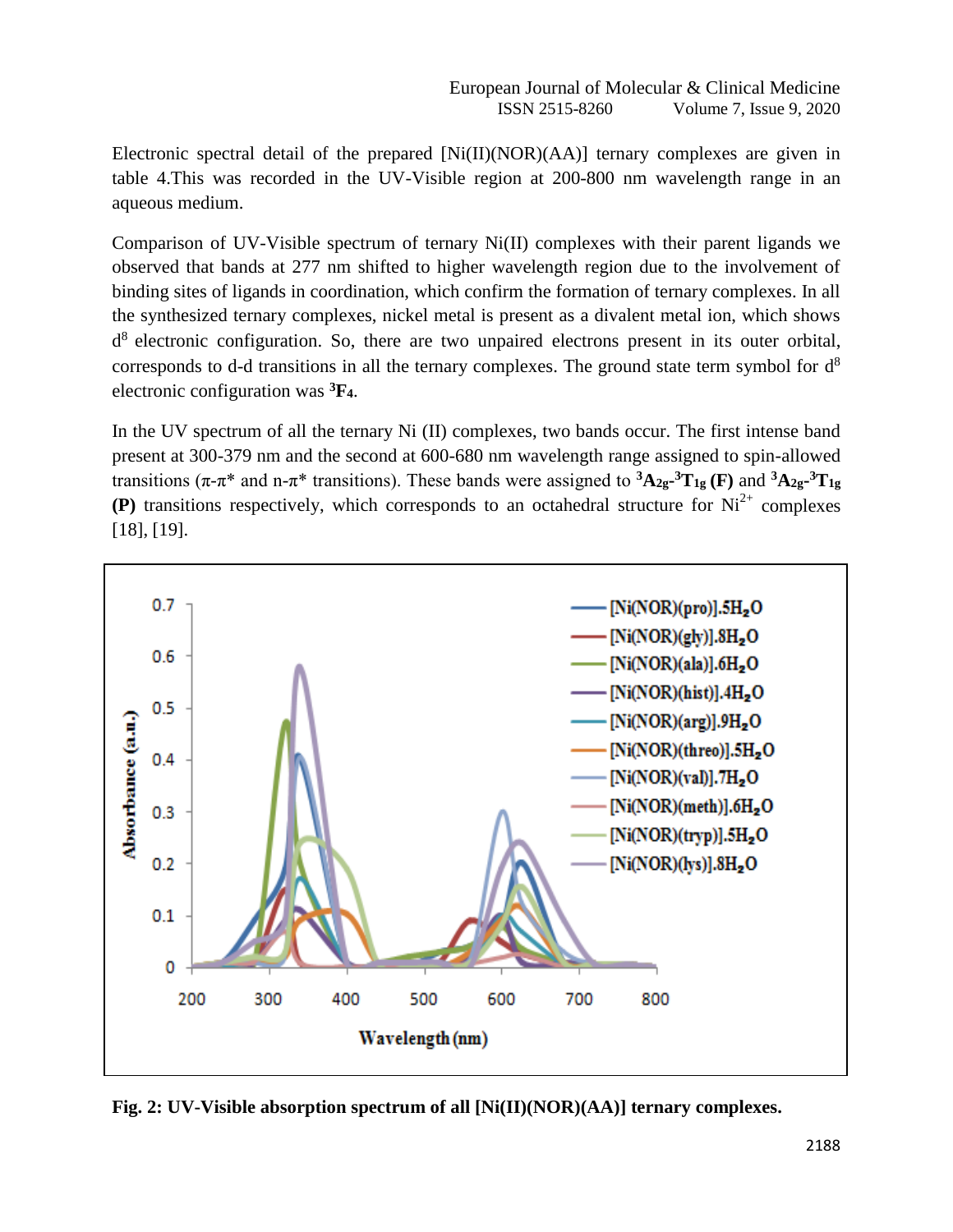| S.N. | Name of complexes                                                    | $\lambda_{\max}$ | <b>Assignments</b>                       | $E_{\text{max}}$  |
|------|----------------------------------------------------------------------|------------------|------------------------------------------|-------------------|
|      |                                                                      | (nm)             |                                          | $(M^{-1}cm^{-1})$ |
| 1.   | [ $Ni(NOR)(pro)$ ].5H <sub>2</sub> O                                 | 340              | $\pi$ - $\pi$ <sup>*</sup> transition n- | 20.20             |
|      |                                                                      | 626              | $\pi^*$ transition                       |                   |
|      |                                                                      |                  |                                          |                   |
| 2.   | [Ni(NOR)(gly)].8H <sub>2</sub> O                                     | 320              | $\pi$ - $\pi$ <sup>*</sup> transition    | 2.50              |
|      |                                                                      | 628              | $n-\pi^*$ transition                     |                   |
| 3.   | [Ni(NOR)(ala)]. $6H2O$                                               | 300              | $\pi$ - $\pi$ <sup>*</sup> transition    | 3.50              |
|      |                                                                      | 603              | $n-\pi^*$ transition                     |                   |
| 4.   | [Ni(NOR)(hist)].4H <sub>2</sub> O                                    | 335              | $\pi$ - $\pi$ <sup>*</sup> transition    | 11.10             |
|      |                                                                      | 600              | $n-\pi^*$ transition                     |                   |
| 5.   | [Ni(non)(arg)].9H <sub>2</sub> O                                     | 380              | $\pi$ - $\pi$ <sup>*</sup> transition    | 16.80             |
|      |                                                                      | 620              | $n-\pi^*$ transition                     |                   |
| 6.   | [Ni(NOR)(three)].5H <sub>2</sub> O                                   | 350              | $\pi$ - $\pi$ <sup>*</sup> transition    | 11.50             |
|      |                                                                      | 650              | $n-\pi^*$ transition                     |                   |
| 7.   | $[Ni(NOR)(val)]$ .7H <sub>2</sub> O                                  | 379              | $\pi$ - $\pi$ <sup>*</sup> transition    | 12.50             |
|      |                                                                      | 680              | $n-\pi^*$ transition                     |                   |
| 8.   | [Ni(NOR)(meth)].6H <sub>2</sub> O                                    | 320              | $\pi$ - $\pi$ <sup>*</sup> transition    | 6.80              |
|      |                                                                      | 635              | $n-\pi^*$ transition                     |                   |
| 9.   | $\overline{\text{[Ni}(\text{NOR})(\text{tryp})]}$ .5H <sub>2</sub> O | 390              | $\pi$ - $\pi$ <sup>*</sup> transition    | 15.40             |
|      |                                                                      | 625              | $n-\pi^*$ transition                     |                   |
| 10.  | [Ni(NOR)(lys)].8H <sub>2</sub> O                                     | 339              | $\pi$ - $\pi$ <sup>*</sup> transition    | 2.40              |
|      |                                                                      | 615              | $n-\pi^*$ transition                     |                   |

# **Table 4: Electronic spectral data of [Ni(II)(NOR)(AA)] ternary complexes.**

#### **3.3 Infrared spectra**

Table 5 and 6, summarized, the characterized infrared absorption frequencies of Zn (II) and Ni (II) synthesized ternary mixed ligands transition metal complexes. These spectra were recorded in the KBr disc. Infrared assignments of complexes were also confirmed from literature [20]. Based on FTIR spectral data we find out the bonding modes of ligands with the central metal ion in coordination. These data suggest that there are no changes in the structure of ligands although they bind to the metal ion through their different coordination sites.

In the IR spectra of free norfloxacin ligand, there is one characteristic peak present between 3550-3500 cm-1 assigned to OH stretching vibration and intermolecular hydrogen bonding. Band occurs at  $3500-3300$  cm<sup>-1</sup> indicated the presence of a piperazinyl group with NH stretching vibration. Carbonyl stretching vibration is represented by the appearance of the band at 1700 cm-<sup>1</sup>. Furthermore, strong absorption bands occur between 1050-100 cm<sup>-1</sup> and were assigned to the C-F group. NH<sub>2</sub> bending vibration is presented by an 800 cm<sup>-1</sup> band. Stretching vibration of the O-C-O acid group was observed at 1500-1450 cm<sup>-1</sup>.

2189 The amino acids having two different functional groups such as amino and carboxylate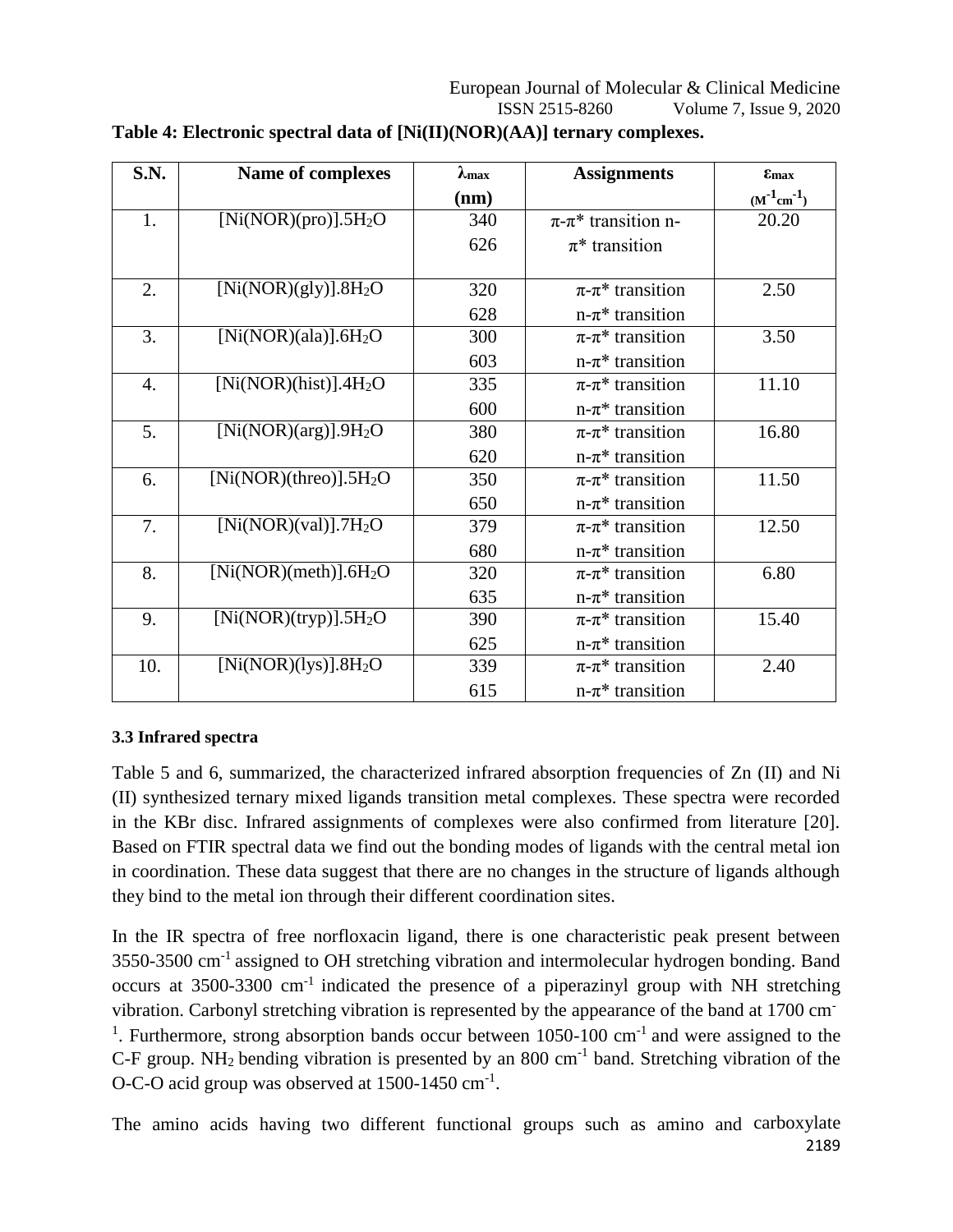European Journal of Molecular & Clinical Medicine ISSN 2515-8260 Volume 7, Issue 9, 2020

groups.Their IR spectra exhibit significant features in νNH2, νCOO- groups. In the IR spectrum of all amino acids, the bands in the regions  $1594-1586$  cm<sup>-1</sup> and  $1412-1408$  cm<sup>-1</sup> ascribed to symmetrical and asymmetrical stretching vibrations of the carboxylate group. Free amino acids also display bands in the 1504-1570 cm<sup>-1</sup> due to asymmetric vibration and in the 1411-1496 cm<sup>-1</sup> region due to symmetric (COO<sup>-</sup>) vibrations [21]. The IR spectra of Zn (II) ternary complexes involving the above ligands showed characteristic band positions, band shifts, and band intensities, which are shifted to lower or higher frequencies from the ligand spectra. Analysis of the IR spectra of such complexes was done by many researchers [22].

In all the prepared norfloxacin Zn (II) ternary complexes showed a prominent peak in the region 3304-3392 cm<sup>-1</sup>, suggest the NH<sub>2</sub> stretching frequency, which is lower than the free NH<sub>2</sub> group in all amino acids. Also the bands present at  $1569-1597$  cm<sup>-1</sup> and  $1411-1496$  cm<sup>-1</sup> shifted to lower and higher frequencies in some complexes, assigned to symmetrical and asymmetrical stretching Vibrations of the carboxylic group. Thus, from the IR spectra of Zn (II) ternary complexes, it is clear that amino acids bind to the central zinc ion through the nitrogen atom of an amino group and oxygen atom of the carboxylic group while primary ligand norfloxacin binds to the central zinc ion through both the carbonyl and carboxylic oxygen atoms in coordination.



**Fig. 3: IR spectrum of [Zn(NOR)(AA)] ternary complexes.**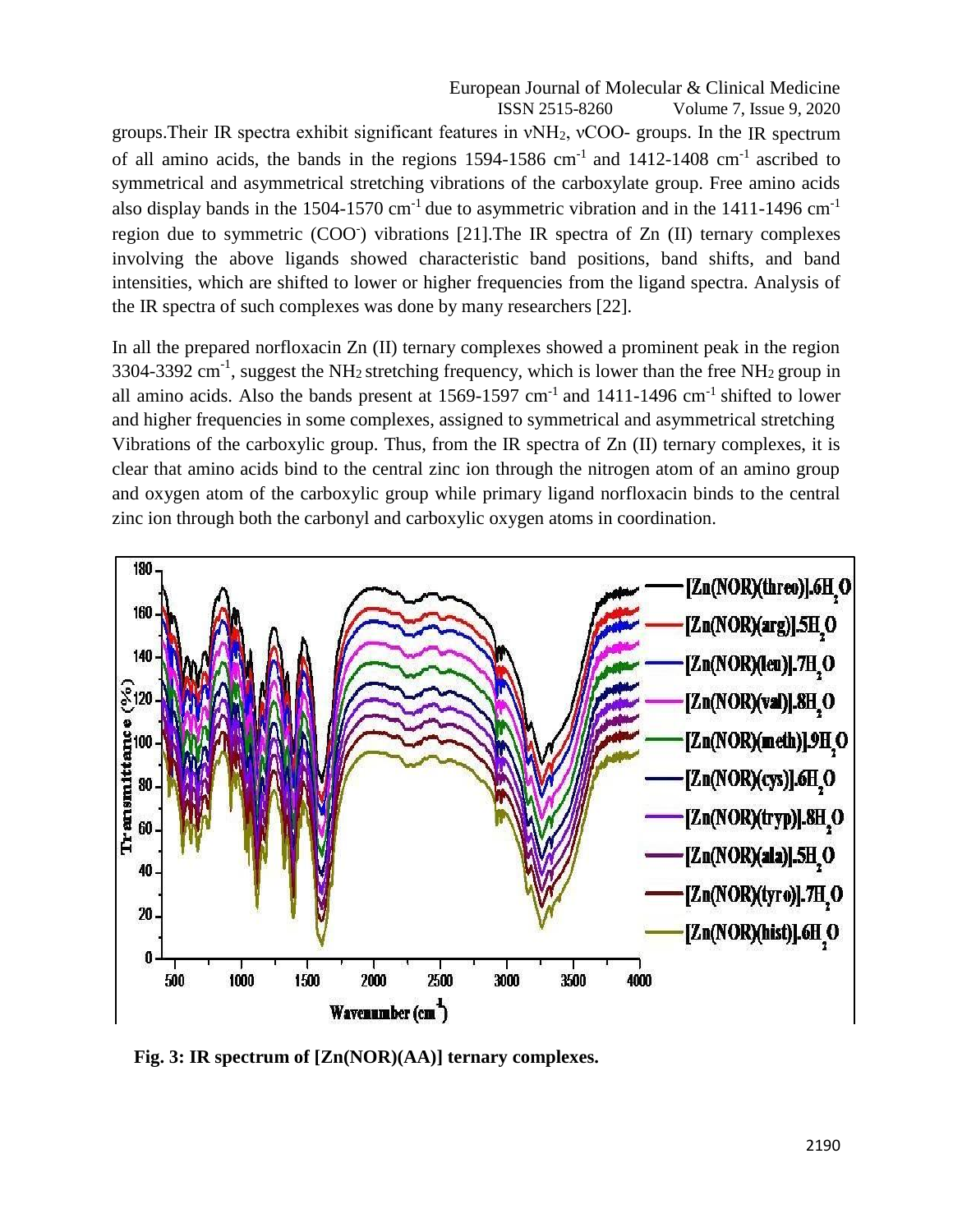| <b>S.N.</b>      | Name of complexes                    | $v_{asy}NH_2$ | $v_{sv}(NH_2)$ | $v_{asy}$ COO- | $v_{sy}$ COO- | $v$ M-N | $C-W$ |
|------------------|--------------------------------------|---------------|----------------|----------------|---------------|---------|-------|
|                  |                                      |               |                |                |               |         |       |
|                  |                                      |               |                |                |               |         |       |
|                  |                                      |               |                |                |               |         |       |
| 1.               | $[Zn(NOR)$ threo)].6H <sub>2</sub> O | 3340          | 3056           | 1508           | 1410          | 449     | 840   |
|                  |                                      |               |                |                |               |         |       |
| 2.               | $[Zn(NOR)(arg)].5H_2O$               | 3271          | 3093           | 1524           | 1423          | 426     | 868   |
|                  |                                      |               |                |                |               |         |       |
| 3.               | $[Zn(NOR)(leu)]$ .7H <sub>2</sub> O  | 3225          | 3075           | 1568           | 1450          | 430     | 870   |
|                  |                                      |               |                |                |               |         |       |
|                  |                                      |               |                |                |               |         |       |
| $\overline{4}$ . | $[Zn(NOR)(val)]$ .8H <sub>2</sub> O  | 3365          | 3085           | 1528           | 1475          | 428     | 902   |
|                  |                                      |               |                |                |               |         |       |
| 5.               | [Zn(NOR)(meth)].9H <sub>2</sub> O    | 3365          | 3097           | 1547           | 1466          | 457     | 832   |
|                  |                                      |               |                |                |               |         |       |
| 6.               | [Zn(NOR)(cys)].6H <sub>2</sub> O     | 3225          | 3089           | 1590           | 1456          | 428     | 850   |
|                  |                                      |               |                |                |               |         |       |
| 7.               | [Zn(NOR)(tryp)].8H <sub>2</sub> O    | 3357          | 3090           | 1573           | 1480          | 408     | 816   |
| 8.               | [Zn(NOR)(ala)].5H <sub>2</sub> O     | 3304          | 3073           | 1585           | 1426          | 424     | 844   |
|                  |                                      |               |                |                |               |         |       |
| 9.               | $[Zn(NOR)(type)]$ .7H <sub>2</sub> O | 3341          | 3085           | 1569           | 1439          | 470     | 872   |
|                  |                                      |               |                |                |               |         |       |
| 10.              | [Zn(NOR)(hist)].6H <sub>2</sub> O    | 3392          | 3069           | 1565           | 1481          | 445     | 840   |
|                  |                                      |               |                |                |               |         |       |

# **Table 5.IR assignments of [Zn(NOR)(AA)] ternary complexes.**

The prominent peaks in the 1583 cm<sup>-1</sup> and 1400 cm<sup>-1</sup> regions in the spectrum of free norfloxacin ligand attributed to the asymmetric and symmetric vibrations of the carbonyl group occur at 1523-1593 cm<sup>-1</sup> and 1411-1496 cm<sup>-1</sup> regions in all the Ni (II) ternary complexes, indicating the participation of norfloxacin in the formation of a coordination compound with the Ni (II) ion. Similarly, in the spectra of free amino acids, bands appear at 3257-3392cm<sup>-1</sup>region, shows a negative shift in the spectra of all the complexes, suggesting coordination of the amino group through nitrogen atom with the Ni (II) ion. Furthermore, bands at  $406-488$  cm<sup>-1</sup>shifted to lower frequencies in the spectra of all the complexes, indicate the M-N bond formation (Fig. 3&4). The IR spectrum of free amino acids also displays bands in the  $1504-1570$  cm<sup>-1</sup> due to asymmetric vibration and in the  $1411-1496$  cm<sup>-1</sup> region due to symmetric (COO<sup>-</sup>) vibrations.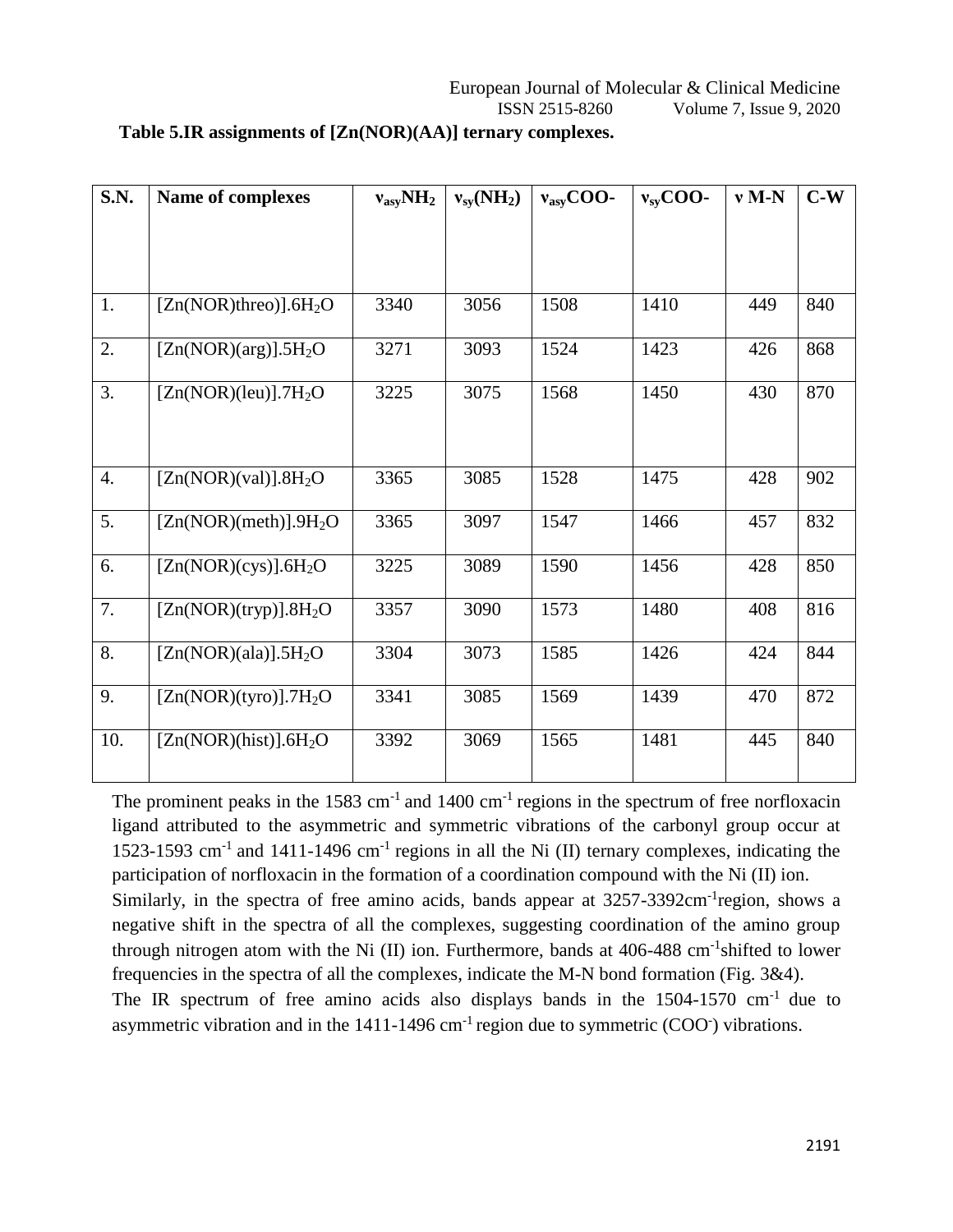European Journal of Molecular & Clinical Medicine ISSN 2515-8260 Volume 7, Issue 9, 2020



### **Fig. 4: IR spectrum of [Ni(NOR)(AA)] ternary complexes**

These bands were also shifted to the lower region in the spectra of complexes to confirm the coordination of the carboxylate group via oxygen atom with the metal ion [23].

| S.N.           | Name of complexes                   | $v_{\rm asv}$ NH <sub>2</sub> | $v_{sy}(NH_2)$ | vasyCOO | vsyCOO | $vM-N$ | $vC-W$ |
|----------------|-------------------------------------|-------------------------------|----------------|---------|--------|--------|--------|
| $\mathbf{1}$   | [Ni(NOR)(pro)].5H <sub>2</sub> O    | 3250                          | 3040           | 1593    | 1454   | 455    | 852    |
| $\overline{2}$ | [Ni(non)(gly)].8H <sub>2</sub> O    | 3282                          | 3032           | 1579    | 1442   | 447    | 840    |
| 3              | [Ni(NOR)(ala)].6H <sub>2</sub> O    | 3230                          | 3050           | 1585    | 1411   | 435    | 852    |
| $\overline{4}$ | [Ni(NOR)(hist)].4H <sub>2</sub> O   | 3277                          | 3029           | 1581    | 1496   | 464    | 817    |
| 5              | [Ni(NOR)(arg)].9H <sub>2</sub> O    | 3242                          | 3061           | 1573    | 1460   | 478    | 858    |
| 6              | [Ni(NORMAL)(three)].5HO             | 3273                          | 3016           | 1589    | 1411   | 468    | 835    |
| 7              | $[Ni(NOR)(val)]$ .7H <sub>2</sub> O | 3288                          | 3052           | 1523    | 1480   | 461    | 812    |
| 8              | [Ni(NOR)(meth)].6H <sub>2</sub> O   | 3284                          | 3043           | 1581    | 1444   | 455    | 800    |
| 9              | $[Ni(NOR)(tryp)].5H_2O$             | 3240                          | 3020           | 1572    | 1454   | 416    | 850    |
| 10             | [Ni(non(lys)].8H <sub>2</sub> O]    | 3250                          | 3035           | 1560    | 1430   | 440    | 860    |

**Table 6: IR assignments of synthesized [Ni(NOR)(AA)] complexes.**

# **3.4 Magnetic measurements of[Zn(NOR)(AA)] and [Ni(NOR)(AA)] ternary complexes**

The magnetic susceptibility and other related data are present in table 7.These values are closer to those reported in a similar type of complexes [24], [25]. In Zn(II) norfloxacin ternary complexes, zinc metal is present in  $+2$  oxidation state with filled d-orbital. ; fSo there is no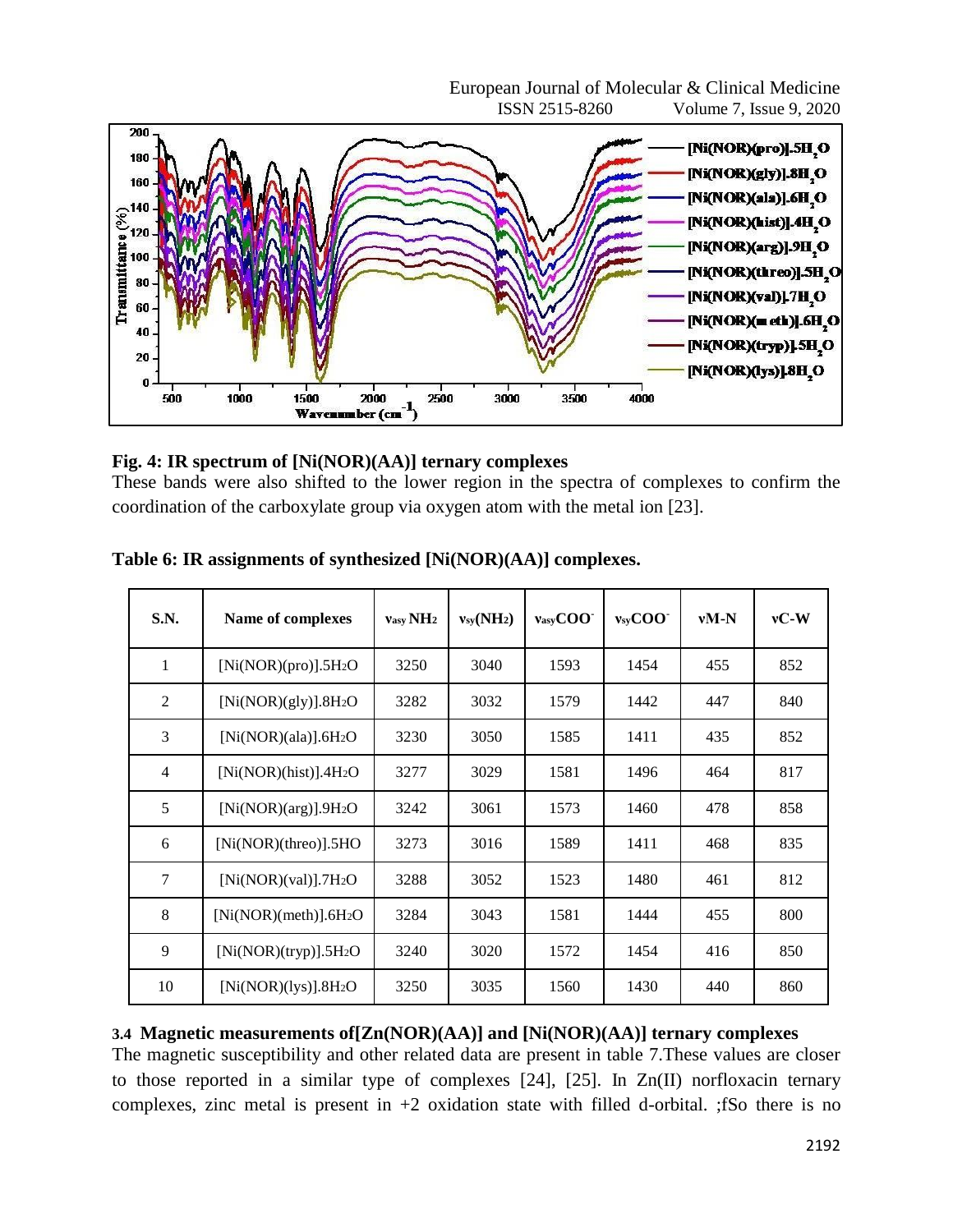# European Journal of Molecular & Clinical Medicine

ISSN 2515-8260 Volume 7, Issue 9, 2020

unpaired electron in the outer orbital in zinc metal ion. Hence, under investigation Zn(II) complexes were found to be diamagnetic with all paired electrons (Table 7).

| S.N.           | Name of complexes                    | <b>Molecular</b><br>weight | <b>Electronic</b><br>configuration<br>$(M_{n+},d_n)$ | <b>Number of</b><br>unpaired<br>electrons | $\mu$ eff<br>(B.M.) |
|----------------|--------------------------------------|----------------------------|------------------------------------------------------|-------------------------------------------|---------------------|
| $\mathbf{1}$   | $[Zn(NOR)$ threo)].6H <sub>2</sub> O | 611.28                     | $Zn_{2+},d_{10}$                                     | Zero                                      | Zero                |
| $\overline{2}$ | $[Zn(NOR)(arg)].5H_2O$               | 643.28                     | $Zn2+10$                                             | Zero                                      | Zero                |
| $\overline{3}$ | $[Zn(NOR)(leu)]$ .7H <sub>2</sub> O  | 545.28                     | $Zn2+,d10$                                           | Zero                                      | Zero                |
| $\overline{4}$ | $[Zn(NOR)(val)]$ .8H <sub>2</sub> O  | 645.28                     | $Zn_{2+},d_{10}$                                     | Zero                                      | Zero                |
| 5              | [Zn(NOR)(meth)].9H <sub>2</sub> O    | 668.28                     | $Zn_{2+},d_{10}$                                     | Zero                                      | Zero                |
| 6              | [Zn(NOR)(cys)].6H <sub>2</sub> O     | 581.28                     | $Zn_{2+},d_{10}$                                     | Zero                                      | Zero                |
| $\overline{7}$ | $[Zn(NOR)(tryp)]$ .8H <sub>2</sub> O | 742.28                     | $Zn_{2+},d_{10}$                                     | Zero                                      | Zero                |
| 8              | $[Zn(NOR)(ala)]$ .5H <sub>2</sub> O  | 563.28                     | $Zn_{2+},d_{10}$                                     | Zero                                      | Zero                |
| 9              | $[Zn(NOR)(tyro)]$ .7H <sub>2</sub> O | 691.28                     | $Zn2+,d10$                                           | Zero                                      | Zero                |
| 10             | [Zn(NOR)(hist)].6H <sub>2</sub> O    | 649.28                     | $Zn_{2+},d_{10}$                                     | Zero                                      | Zero                |

# **Table 7: Magnetic data of synthesized ternary zinc complexes.**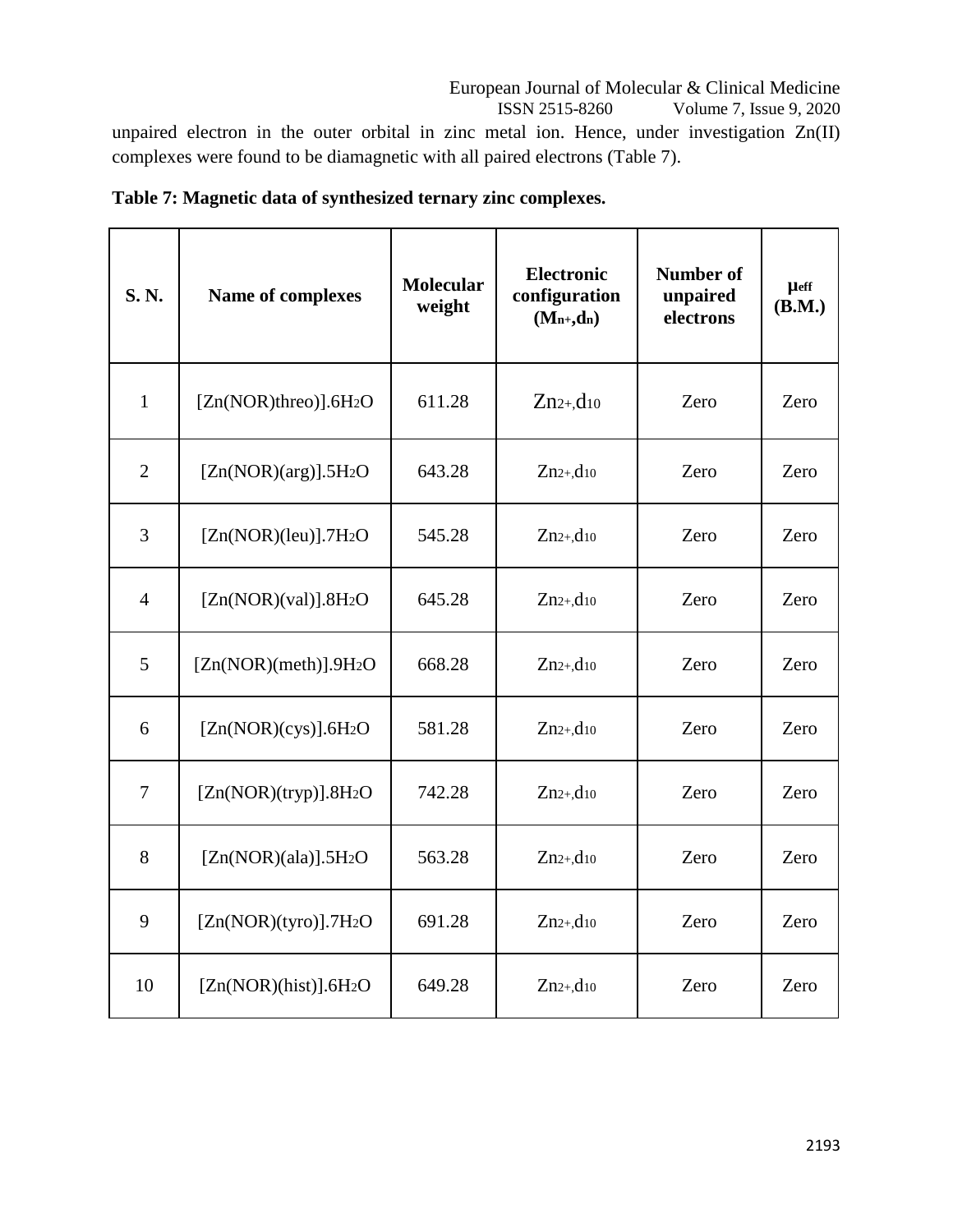The molar susceptibility values of all the Ni (II) complexes are positive; indicate that complexes are paramagnetic with two unpaired electrons present in the outer orbital of central nickel (II) ion.The magnetic moment data of ternary complexes are given in table 8.

The norfloxacin-amino acids Ni (II) complexes have magnetic moment values in the 1.6-2.9 B.M. range, which are expected of the metal ion with two unpaired electrons with no metal-metal interaction. They are within these ranges consistent with their octahedral geometry around the Ni (II) ion. The number of the unpaired electron is two.

| Table 8: Magnetic moment data of synthesized ternary Ni (II) norfloxacin complexes with |  |
|-----------------------------------------------------------------------------------------|--|
| amino acids.                                                                            |  |

| <b>S.N.</b> | <b>Name of complexes</b>                                            | Molecular | <b>Electronic configuration</b> | No. of   | <b>µ</b> eff |
|-------------|---------------------------------------------------------------------|-----------|---------------------------------|----------|--------------|
|             |                                                                     | Weight    | $(M^{n+},d^n)$                  | unpaired | (B.M.)       |
|             |                                                                     |           |                                 | electron |              |
| 1.          | [Ni(NOR)(pro)].5H <sub>2</sub> O                                    | 491.59    | $Ni^{2+,d}$ <sup>8</sup>        | Two      | 1.6          |
| 2.          | [Ni(non)(gly)].8H <sub>2</sub> O                                    | 596.59    | $Ni^{2+,d}$                     | Two      | 2.8          |
| 3.          | [Ni(non)(ala)].6H <sub>2</sub> O                                    | 574.59    | $Ni^{2+,d}$                     | Two      | 2.4          |
| 4.          | [Ni(NOR)(hist)].4H <sub>2</sub> O                                   | 596.59    | $Ni^{2+,d}$                     | Two      | 2.1          |
| 5.          | $\overline{\text{[Ni}(\text{NOR})(\text{arg})}$ ].9H <sub>2</sub> O | 706.59    | $Ni^{2+,d}$ <sup>8</sup>        | Two      | 2.3          |
| 6.          | [Ni(NOR)(three)].5H <sub>2</sub> O                                  | 583.59    | $Ni^{2+,d}$ <sup>8</sup>        | Two      | 2.6          |
| 7.          | $[Ni(NOR)(val)]$ .7H <sub>2</sub> O                                 | 620.59    | $Ni^{2+,d}$ <sup>8</sup>        | Two      | 2.5          |
| 8.          | [Ni(NORMAL)(meth)].6H <sub>2</sub> O                                | 634.59    | $Ni^{2+,d}$                     | Two      | 2.7          |
| 9.          | [Ni(NOR)(tryp)].5H <sub>2</sub> O                                   | 654.59    | $Ni^{2+,d}$ <sup>8</sup>        | Two      | 2.8          |
| 10.         | [Ni(NOR)(lys)].8H <sub>2</sub> O                                    | 661.59    | $Ni^{2+,d}$                     | Two      | 2.9          |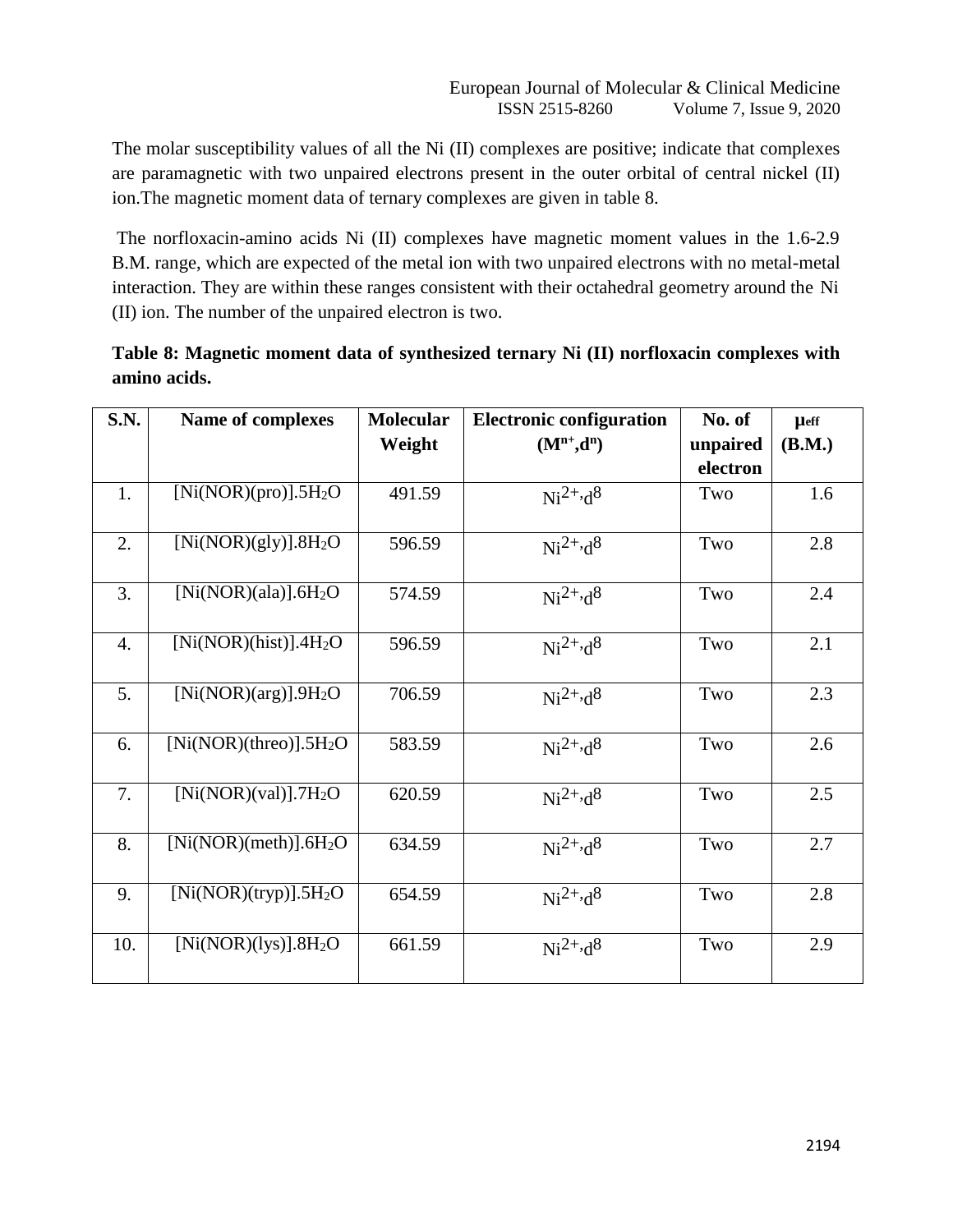# **3.5 Thermal analysis of [Zn(NOR)(AA)] and [Ni(NOR)(AA)] ternary complexes**

The thermo gravimetric analysis (TGA) provides information regarding the thermal stability of coordination compounds at different temperatures. Based on these data, we have also confirmed the presence of coordinated as well as lattice water molecules in coordination compounds. Thermal analytical data of all ternary metal complexes of norfloxacin with different amino acids have been recorded in the nitrogen atmosphere at the constant heating rate of 10  $\degree$ C per minute with a temperature range from 25 to 900 ℃.

After several steps of decomposition, all complexes were converted to their corresponding metal oxides (ZnO and NiO)(Rusu et al., 2009). It is well known that amino acids exist only in a solidstate. When heated it in the range between  $185^{\circ}$ C and  $280^{\circ}$ C, its thermal decomposition has been occurred endothermic between range -72 and -151 KJ/mol. The thermal decomposition of free amino acids generally releases three gases like  $H_2O$ ,  $NH_3$ , and  $CO_2$ . Their TGA gives the weight of these gases as weight loss calculations, which evolve in an appreciable amount[26].

The prepared Zn(II) ternary complexes decompose in three stages in the temperature range 30-260, 260-478, and 478-590  $^{\circ}$ C. In which the first stage involves the loss of water molecules, the second and third stages show the removal of both ligand moieties (amino acid and norfloxacin) and horizontal thermogram represent the complete decomposition of complexes. These stages are irreversible and all of these complexes undergo complete decomposition to the corresponding metal oxide(ZnO) (Table 9).



 **Fig 5.Thermal analysis (TGA) curve of [Zn(NOR)(AA)] ternary complexes.**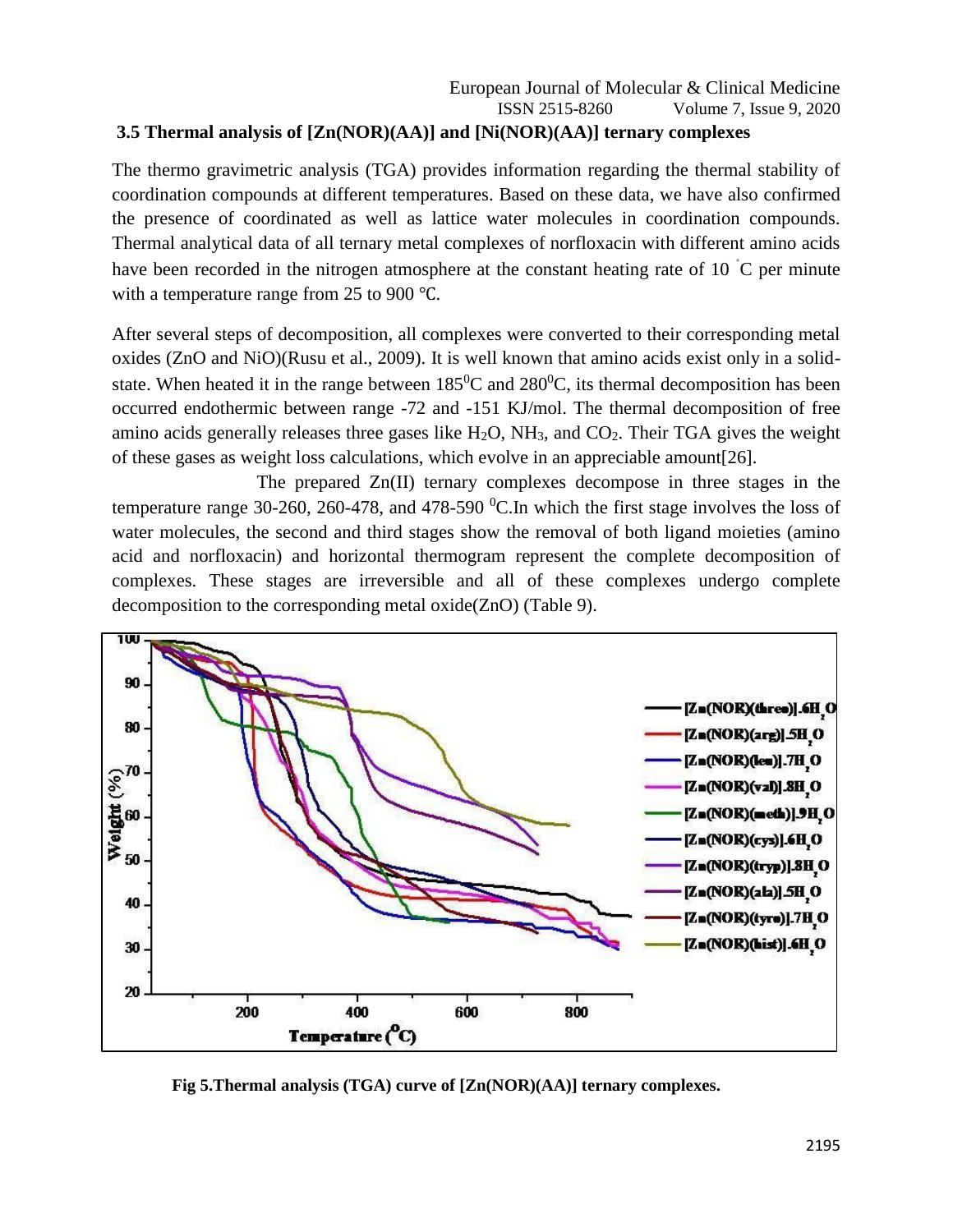| <b>S.N.</b>      | Name of complexes                   | Molecular | <b>Decomposition temperature</b> |           |
|------------------|-------------------------------------|-----------|----------------------------------|-----------|
|                  |                                     | Weight    | <b>Steps</b>                     | Temp.(°C) |
| 1.               | [Zn(NOR)(three)].6H <sub>2</sub> O  | 611.28    |                                  | 30-185    |
|                  |                                     |           | $\mathbf I$<br>$\mathbf{I}$      | 185-260   |
|                  |                                     |           |                                  |           |
|                  |                                     |           | $\mathop{\rm III}$               | 260-478   |
| 2.               | [Zn(NOR)(arg)].5H <sub>2</sub> O    | 643.28    | $\bf{I}$                         | 35-189    |
|                  |                                     |           | $\mathbf{I}$                     | 189-284   |
|                  |                                     |           | III                              | 284-490   |
| 3.               | $[Zn(NOR)(leu)]$ .7H <sub>2</sub> O | 545.28    | $\mathbf I$                      | 40-190    |
|                  |                                     |           | $\mathbf{I}$                     | 190-290   |
|                  |                                     |           | $\mathop{\rm III}$               | 290-496   |
| $\overline{4}$ . | $[Zn(NOR)(val)]$ .8H <sub>2</sub> O | 645.28    | $\bf I$                          | 48-200    |
|                  |                                     |           | $\mathbf{I}$                     | 200-399   |
|                  |                                     |           | III                              | 399-500   |
| 5.               | [Zn(nor)(meth)].9H <sub>2</sub> O   | 668.28    | $\bf{I}$                         | 25-180    |
|                  |                                     |           | $\mathbf{I}$                     | 180-310   |
|                  |                                     |           | $\rm III$                        | 310-510   |
| 6.               | [Zn(NOR)(cys)].6H <sub>2</sub> O    | 581.28    | $\mathbf I$                      | 40-260    |
|                  |                                     |           | $\mathbf{I}$                     | 260-329   |
|                  |                                     |           | $\mathop{\rm III}$               | 329-555   |
| 7.               | [Zn(NOR)(tryp)].8H <sub>2</sub> O   | 742.28    | $\bf{I}$                         | 37-200    |
|                  |                                     |           | $\mathbf{I}$                     | 200-370   |
|                  |                                     |           | III                              | 370-560   |
| 8.               | $[Zn(NOR)(ala)]$ .5H <sub>2</sub> O | 563.28    | I                                | 35-200    |
|                  |                                     |           | $\mathbf{I}$                     | 200-375   |
|                  |                                     |           | Ш                                | 375-566   |
| 9.               | $[Zn(NOR)(type)].7H_2O$             | 691.28    | $\mathbf I$                      | 30-195    |
|                  |                                     |           | $\mathbf{I}$                     | 195-390   |
|                  |                                     |           | III                              | 390-585   |
| 10.              | [Zn(NOR)(hist)].6H <sub>2</sub> O   | 649.28    | $\overline{I}$                   | 40-185    |
|                  |                                     |           | $\rm II$                         | 185-478   |
|                  |                                     |           | III                              | 478-590   |

# **Table 9.Thermal analytical data of Zn (II) ternary complexes.**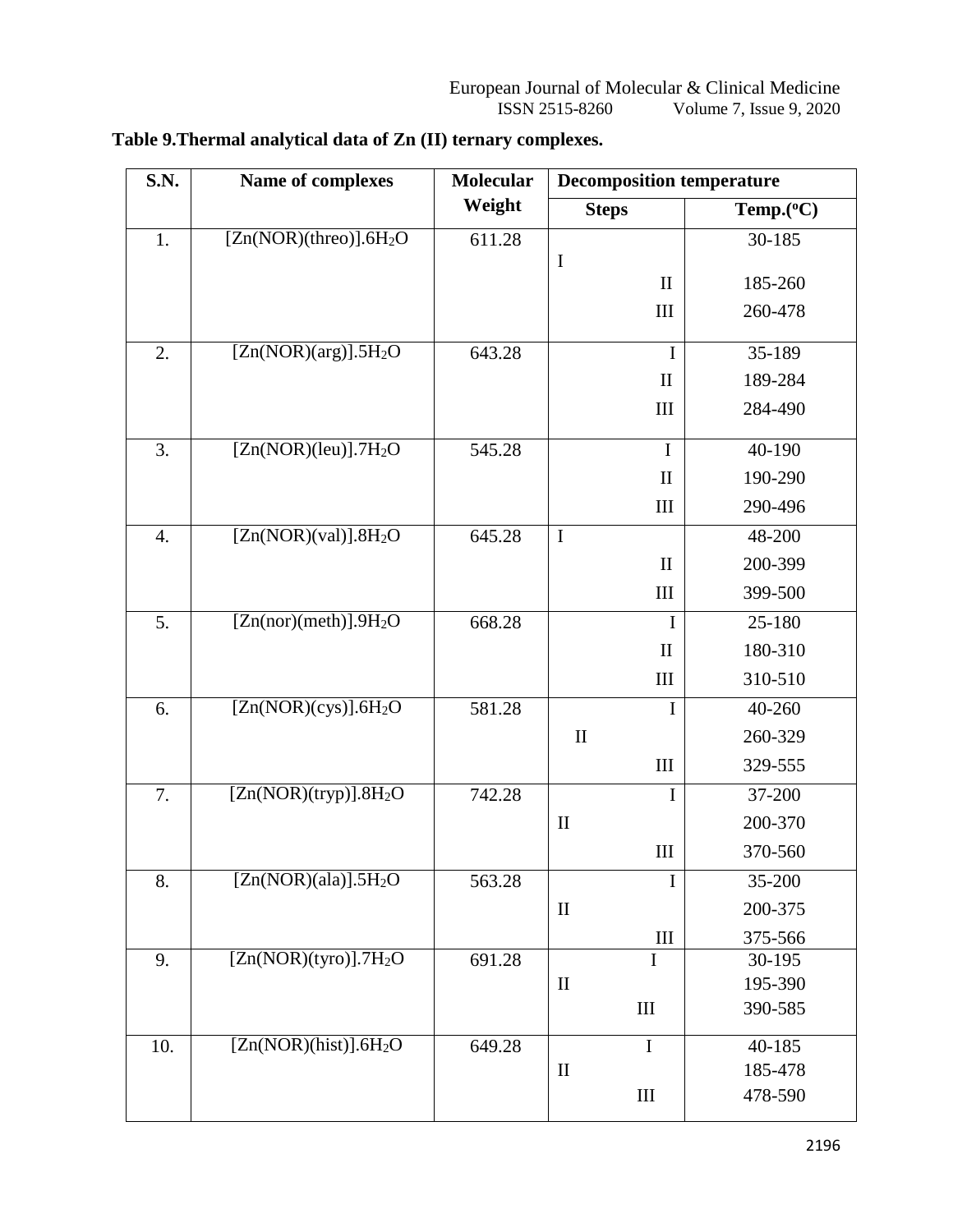According to the observation of thermograms of Ni (II) complexes, there are three decomposition steps, in which the first step (30-200˚C) shows a small weight loss corresponds to the removal of two coordinated water molecules in the temperature range [27]. Also, the removal of another water molecule was observed in this range in all norfloxacin ternary complexes confirm the presence of both coordinated (inside the coordination sphere) and lattice (outside the coordination sphere) water molecules. Rapid weight loss was observed in the range  $200-500^{\circ}$ C shows there may be the simultaneous decomposition of norfloxacin or amino acid moieties.

At the second decomposition step, which shows in the 200-389˚C range, loss of amino acid ligand moiety was observed. Removal of norfloxacin ligand was denoted by 389-500˚C range. After that, the horizontal thermogram represents the final decomposition step which is assigned to the completion of decomposition and the formation of stable nickel oxide residue. In an inert atmosphere, metal complexes were decomposing and produce a fine powder which transformed into metal oxide in the presence of a trace of oxygen.

In this investigation, it has been concluded that complexes loss water molecules at30-120˚C and 120-200˚C confirming the presence of both coordinated and lattice water molecules in all complexes which melted at  $240^0$ -320 <sup>0</sup>C. In the temperature range, 200 - 500 <sup>0</sup>C complexes show rapid weight loss with the loss of both ligand moieties, and metal oxides are formed beyond 500 ˚C. The decomposition steps with temperature ranges of complexes are presented in table 10.



**Fig.6:Thermal analysis (TGA) curve of [Ni(NOR)(AA)] ternary complexes.**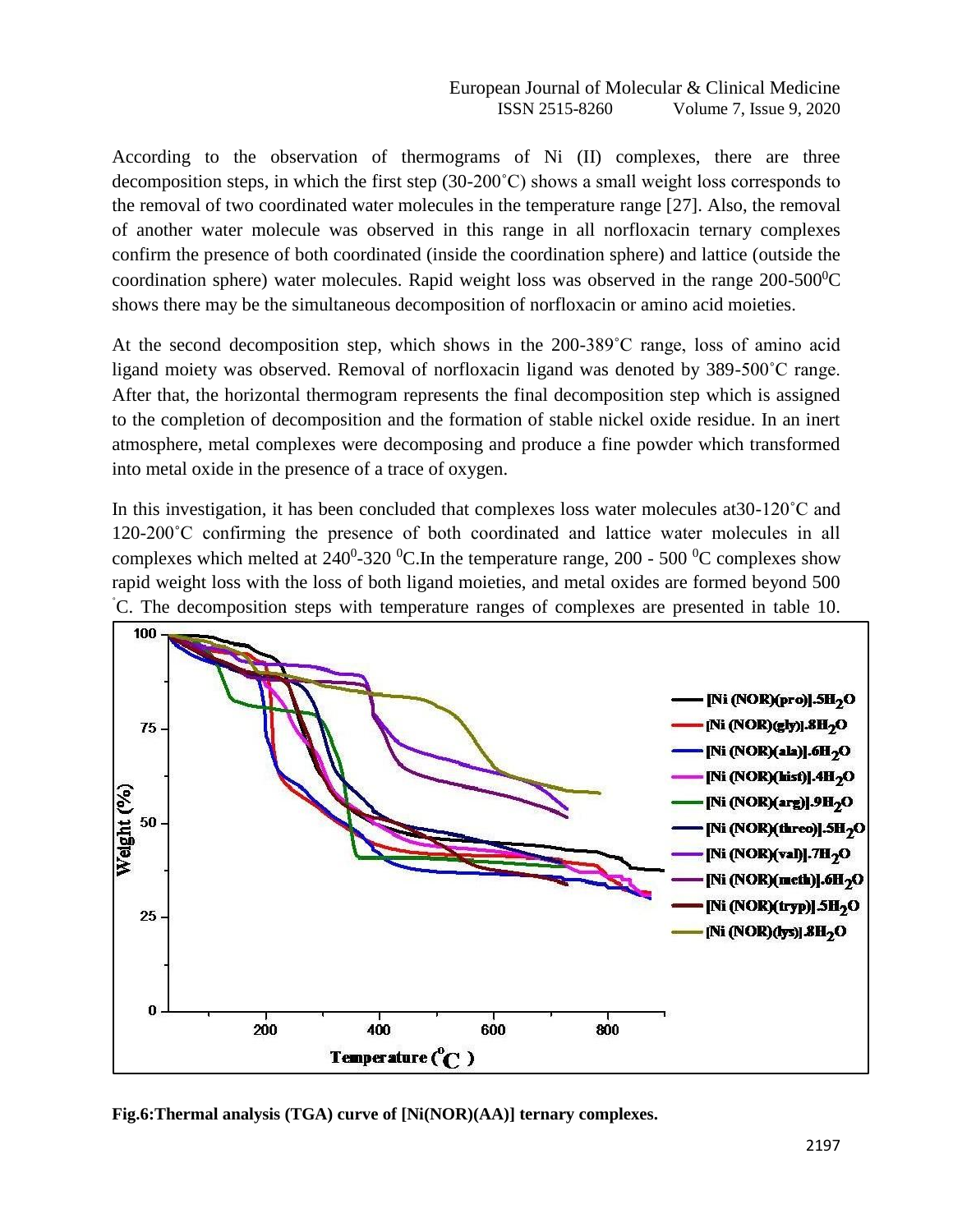| S.N.             | Name of complexes               | <b>Molecular</b> | <b>Decomposition temperature</b>              |                              |  |  |
|------------------|---------------------------------|------------------|-----------------------------------------------|------------------------------|--|--|
|                  |                                 | weight           | <b>Steps</b>                                  | Temperature(C)               |  |  |
| 1.               | [Ni(NOR)(pro)].5H2O             | 491.59           | $\mathbf I$<br>$\rm II$                       | 30-190<br>190-380            |  |  |
|                  |                                 |                  | $\rm III$                                     | 380-500                      |  |  |
| 2.               | [Ni(non)(gly)].8H2O             | 596.59           | $\mathbf I$<br>$\mathbf{I}$                   | 34-178<br>178-350            |  |  |
|                  |                                 |                  | $\mathop{\rm III}\nolimits$                   | 350-449                      |  |  |
| 3.               | [Ni(NOR)(ala)].6H2O             | 574.59           | $\mathbf I$<br>$\mathbf{I}$                   | 38-200<br>200-375            |  |  |
|                  |                                 |                  | $\rm III$                                     | 375-500                      |  |  |
| $\overline{4}$ . | [Ni(non)(hist)].4H2O            | 596.59           | $\mathbf I$<br>$\mathbf{I}$                   | 37-189<br>189-365            |  |  |
|                  |                                 |                  | $\rm III$                                     | 365-447                      |  |  |
| 5.               | [Ni(nor)(arg)].9H2O             | 706.59           | $\bf I$<br>$\mathbf{I}$                       | 35-180<br>180-300            |  |  |
|                  |                                 |                  | III                                           | 300-456                      |  |  |
| 6.               | [Ni(NOR)(threo)].5H2O<br>583.59 | 583.59           | $\bf I$<br>$\mathbf{I}$<br>$\mathop{\rm III}$ | 40-200<br>200-369<br>369-458 |  |  |
| 7.               | $[Ni(non)(val)]$ .7H2O          | 620.59           | $\mathbf I$<br>$\rm II$                       | 39-198<br>198-345            |  |  |
|                  |                                 |                  | $\mathop{\rm III}\nolimits$                   | 345-499                      |  |  |
|                  |                                 |                  |                                               |                              |  |  |

# **Table 10: Thermal analysis data of synthesized** [Ni(NOR)(AA)] **ternary complexes.**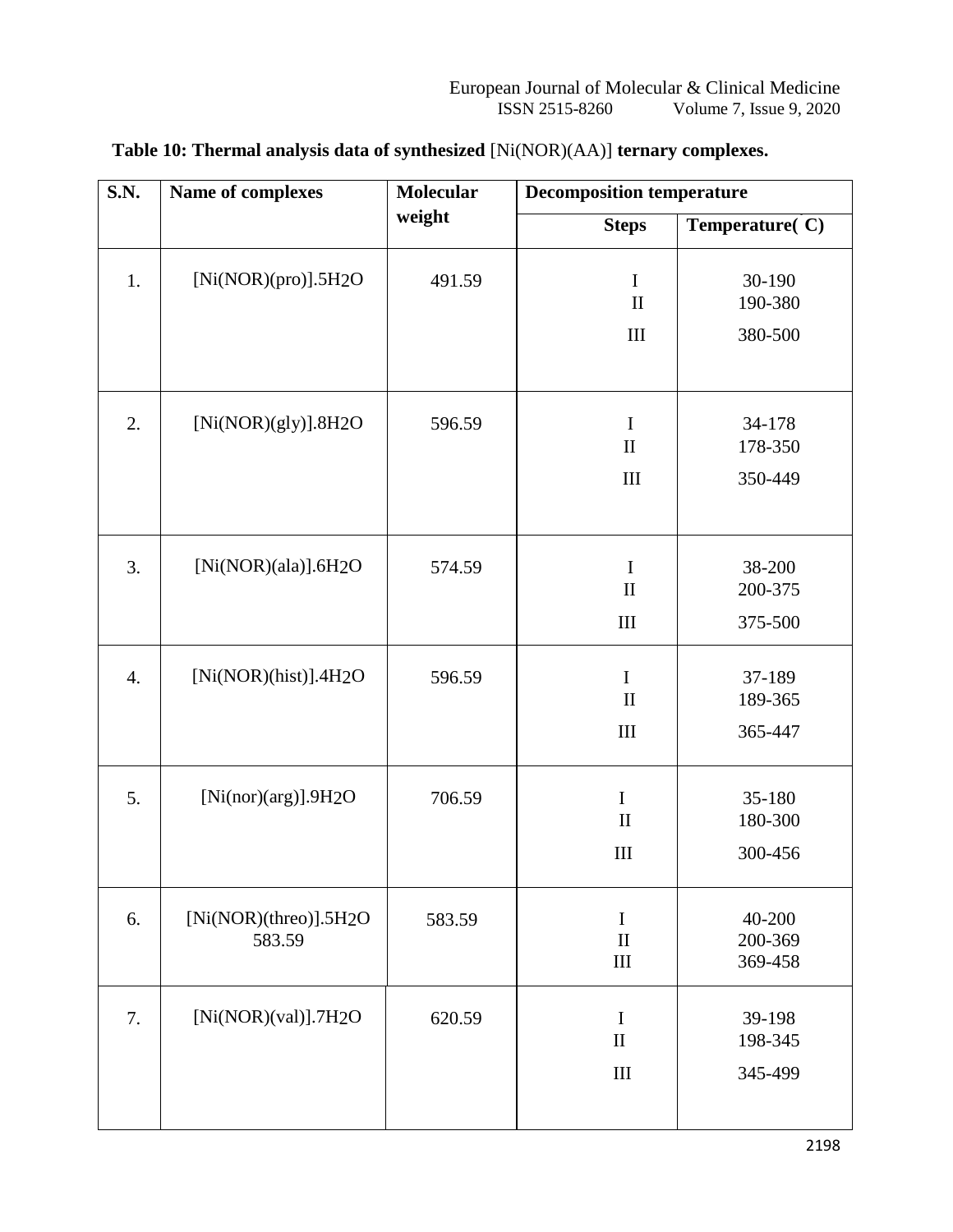|     |                                     |        | ISSN 2515-8260                           | Volume 7, Issue 9, 2020      |
|-----|-------------------------------------|--------|------------------------------------------|------------------------------|
| 8.  | [Ni(NORMAL)(meth)].6H2O             | 634.59 | I<br>$\mathbf{I}$<br>III                 | 36-185<br>185-365<br>365-500 |
| 9.  | [Ni(non)(tryp)].5H2O                | 654.59 | $\bf I$<br>$\mathbf{I}$<br>III           | 34-190<br>190-389<br>389-458 |
| 10. | $[Ni(non)(lys)]$ .8H <sub>2</sub> O | 661.59 | $\mathbf I$<br>$\mathbf{I}$<br>$\rm III$ | 35-200<br>200-354<br>354-489 |

#### **4. Conclusion**

In summary, twenty (20) ternary complexes of transition metals with mixed ligands; primary ligand norfloxacin and secondary ligand amino acids with Zn(II)/Ni(II) ions are used as central metal ion were successfully synthesized and characterized. The results of elemental analysis, spectroscopic analysis, and magnetic moment measurements indicate that all complexes of Zn(II) and Ni(II) possessed an octahedral geometry. Magnetic moment data confirmed diamagnetic and paramagnetic nature for both Zn(II) and Ni(II) ion complexes respectively. Thermal stability and presence of coordinated water molecules were confirmed by the thermogram of these complexes. Based on IR spectral analysis, we conclude that the binding modes of both ligands with the central metal ion in complexation reaction. In these reactions, norfloxacin and amino acids both acted as neutral bidentate ligand coordinated with the metal ion in all these complexes.

#### **Acknowledgments**

The authors gratefully acknowledge Govt. V. Y. T. PG Autonomous College, Durg (C.G.) for providing basic instrumental and lab facilities. We would also thankful to Saif CDRI Lucknow, IIT Bombay, Amravati University, and STIC Kochi for various spectral analysis of newly synthesized ternary complexes.

#### **Conflict of interest**

Authors declare no competing financial interest.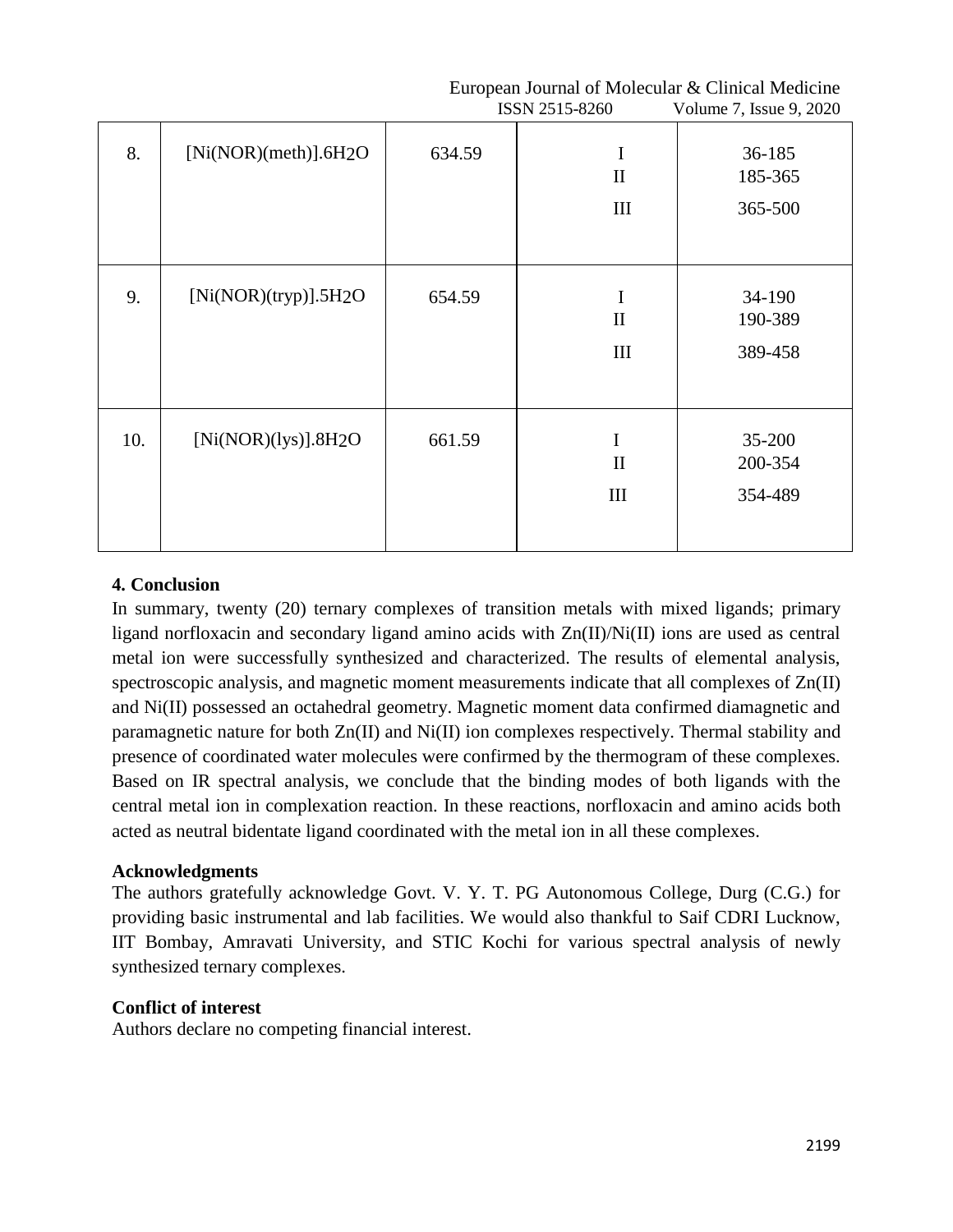#### **References:**

- [1] M. S. February 2013, "Alfred Werner: the well-coordinated chemist," *Chemistry World*. [Online]. Available: htt[ps://www.chemistryworld.com/features/alfred-werner-the-well](http://www.chemistryworld.com/features/alfred-werner-the-well-)coordinated-chemist/5923.article. [Accessed: 02-Oct-2020].
- [2] M. Tabata and M. Tanaka, "Enhanced stability of binary and ternary copper(II) complexes with amino acids: importance of hydrophobic interaction between bound ligands," *Inorg. Chem.*, vol. 27, no. 18, pp. 3190–3192, Sep. 1988.
- [3] S. C. Schwartz, B. Pinto-Pacheco, J.-P. Pitteloud, and D. Buccella, "Formation of Ternary Complexes with MgATP: Effects on the Detection of Mg2+ in Biological Samples by Bidentate Fluorescent Sensors," *Inorg. Chem.*, vol. 53, no. 6, pp. 3204–3209, Mar. 2014.
- [4] A. K. Das, "Stabilities of ternary complexes of cobalt(II), nickel(II), copper(II) and zinc(II) involving aminopolycarboxylic acids and heteroaromaticN-bases as primary ligands and benzohydroxamic acid as a secondary ligand," *Transition Met Chem*, vol. 15, no. 5, pp. 399–402, Oct. 1990.
- [5] M. M. A. Mohamed and A. A. El-Sherif, "Complex Formation Equilibria Between Zinc(II), Nitrilo-tris(Methyl Phosphonic Acid) and Some Bio-relevant Ligands. The Kinetics and Mechanism for Zinc(II) Ion Promoted Hydrolysis of Glycine Methyl Ester," *J Solution Chem*, vol. 39, no. 5, pp. 639–653, May 2010.
- [6] F. M. A. Altalbawy, G. G. Mohamed, M. Abou El-Ela Sayed, and M. I. A. Mohamed, "Synthesis, characterization, and biological activity of some transition metal complexes with Schiff base ligands derived from 4-amino-5-phenyl-4H-1,2,4-triazole-3-thiol and salicaldehyde," *Monatsh Chem*, vol. 143, no. 1, pp. 79–89, Jan. 2012.
- [7] K. Smokrović, I. Đilović, and D. Matković-Čalogović, "The affinity of copper(II) ions towards L-amino acids in the solid-state: a simple route towards mixed complexes," *CrystEngComm*, vol. 22, no. 30, pp. 4963–4968, Aug. 2020.
- [8] R. Saha, S. Bhayye, S. Ghosh, A. Saha, and K. Sarkar, "Supramolecular Assembly of Amino Acid Based Cationic Polymer for Efficient Gene Transfection Efficiency in Triple Negative Breast Cancer," *ACS Appl. Bio Mater.*, vol. 2, no. 12, pp. 5349–5365, Dec. 2019.
- [9] A. R. Ronald and D. Low, Eds., *Fluoroquinolone Antibiotics*. Birkhäuser Basel, 2003.
- [10] S. Balasubramaniyan, N. Irfan, A. Umamaheswari, and A. Puratchikody, "Design and virtual screening of novel fluoroquinolone analogs as effective mutant DNA GyrA inhibitors against urinary tract infection-causing fluoroquinolone resistant Escherichia coli," *RSC Adv.*, vol. 8, no. 42, pp. 23629–23647, Jun. 2018.
- [11] T. D. M. Pham, Z. M. Ziora, and M. A. T. Blaskovich, "Quinolone antibiotics," *Med. Chem. Commun.*, vol. 10, no. 10, pp. 1719–1739, Oct. 2019.
- [12] B. Holmes, R. N. Brogden, and D. M. Richards, "Norfloxacin," *Drugs*, vol. 30, no. 6, pp. 482–513, Dec. 1985.
- [13] D. Haase, B. Urias, G. Harding, and A. Ronald, "Comparative in vitro activity of norfloxacin against urinary tract pathogens," *Eur. J. Clin. Microbiol.*, vol. 2, no. 3, pp. 235– 241, Jun. 1983.
- 2200 [14] B. Sarkar, "Concept of Molecular Design in Relation to the Metal-Binding Sites of Proteins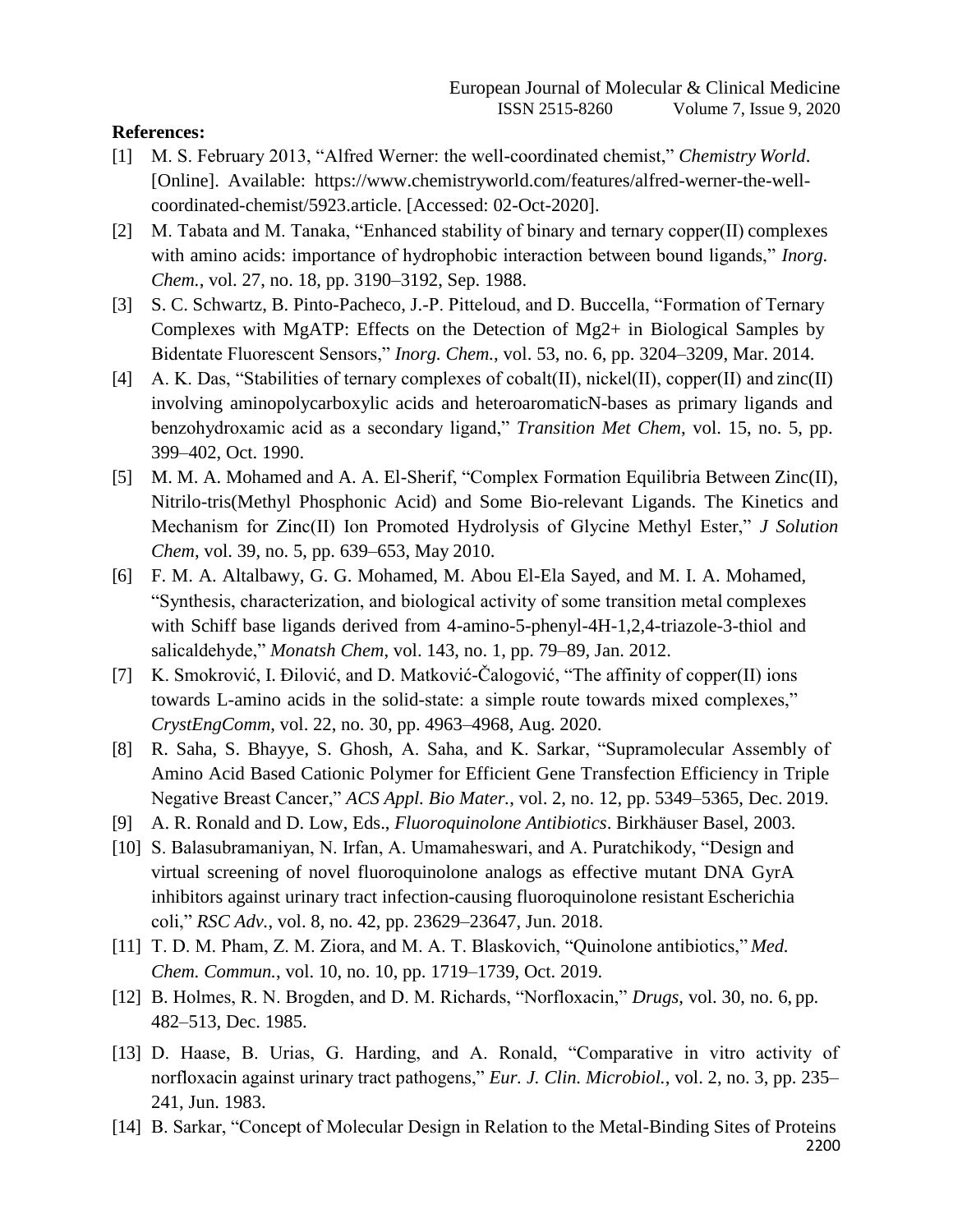and Enzymes," in *Metal-Ligand Interactions in Organic Chemistry and Biochemistry*, Dordrecht, 1977, pp. 193–228.

- [15] Y. Shimazaki, M. Takani, and O. Yamauchi, "Metal complexes of amino acids and amino acid side chain groups. Structures and properties," *Dalton Trans.*, no. 38, pp. 7854–7869, Sep. 2009.
- [16] I. Sousa, V. Claro, J. L. Pereira, A. L. Amaral, L. Cunha-Silva, B. de Castro, M. J. Feio, E. Pereira, and P. Gameiro, "Synthesis, characterization and antibacterial studies of a copper(II) levofloxacin ternary complex," *Journal of Inorganic Biochemistry*, vol. 110, pp. 64–71, May 2012.
- [17] S. Wu, W. Zhang, X. Chen, Z. Hu, M. Hooper, B. Hooper, and Z. Zhao, "Fluorescence characteristic study of the ternary complex of fluoroquinolone antibiotics and cobalt (II) with ATP," *Spectrochimica Acta Part A: Molecular and Biomolecular Spectroscopy*, vol. 57, no. 6, pp. 1317–1323, May 2001.
- [18] M. A. Mamun, O. Ahmed, P. K. Bakshi, and M. Q. Ehsan, "Synthesis and spectroscopic, magnetic and cyclic voltammetric characterization of some metal complexes of methionine:  $[(C5H10NO2S)2MII]$ ; MII=Mn(II), Co(II), Ni(II), Cu(II), Zn(II), Cd(II) and Hg(II)," *Journal of Saudi Chemical Society*, vol. 14, no. 1, pp. 23–31, Jan. 2010.
- [19] E. N. Rao and R. R. Naidu, "Formation constants of ternary complexes of Cu(II), Ni(II), Co(II), Mn(II) and Zn(II) with phenylhydrazones and amino acids," *Proc. Indian Acad. Sci. (Chem. Sci.)*, vol. 105, no. 4, pp. 219–224, Aug. 1993.
- [20] G. G. Mohamed, H. F. Abd El-Halim, M. M. I. El-Dessouky, and W. H. Mahmoud, "Synthesis and characterization of mixed ligand complexes of lomefloxacin drug and glycine with transition metals. Antibacterial, antifungal and cytotoxicity studies," *Journal of Molecular Structure*, vol. 999, no. 1, pp. 29–38, Jul. 2011.
- [21] Z. H. Chohan, M. Arif, M. A. Akhtar, and C. T. Supuran, "Metal-Based Antibacterial and Antifungal Agents: Synthesis, Characterization, and In Vitro Biological Evaluation of Co(II), Cu(II), Ni(II), and Zn(II) Complexes with Amino Acid-Derived Compounds," *Bioinorganic Chemistry and Applications*, vol. 2006, pp. 1–13, 2006.
- [22] A. A. Gesawat, M. A. Ahmed, and F. Shakeel, "SOLUTION STUDY OF TERNARY COMPLEXES OF NICKEL(II) CONTAINING HISTIDINE AND DIOLS," *Journal of the Chilean Chemical Society*, vol. 55, no. 3, pp. 304–306, 2010.
- [23] S. A. Amolegbe, S. Adewuyi, C. A. Akinremi, J. F. Adediji, A. Lawal, A. O. Atayese, and J. A. Obaleye, "Iron(III) and copper(II) complexes bearing 8-quinolinol with amino-acids mixed ligands: Synthesis, characterization and antibacterial investigation," *Arabian Journal of Chemistry*, vol. 8, no. 5, pp. 742–747, Sep. 2015.
- [24] N. S. Al-Radadi, E. M. Zayed, G. G. Mohamed, and H. A. Abd El Salam, "Synthesis, Spectroscopic Characterization, Molecular Docking, and Evaluation of Antibacterial Potential of Transition Metal Complexes Obtained Using Triazole Chelating Ligand," *Journal of Chemistry*, 24-Feb-2020. [Online]. Available: ht[tps://www.hindawi.com/journals/jchem/2020/1548641/.](http://www.hindawi.com/journals/jchem/2020/1548641/) [Accessed: 07-Oct-2020].
- [25] A. A. Shoukry, "Complex formation equilibria of imipenem with some transition metal